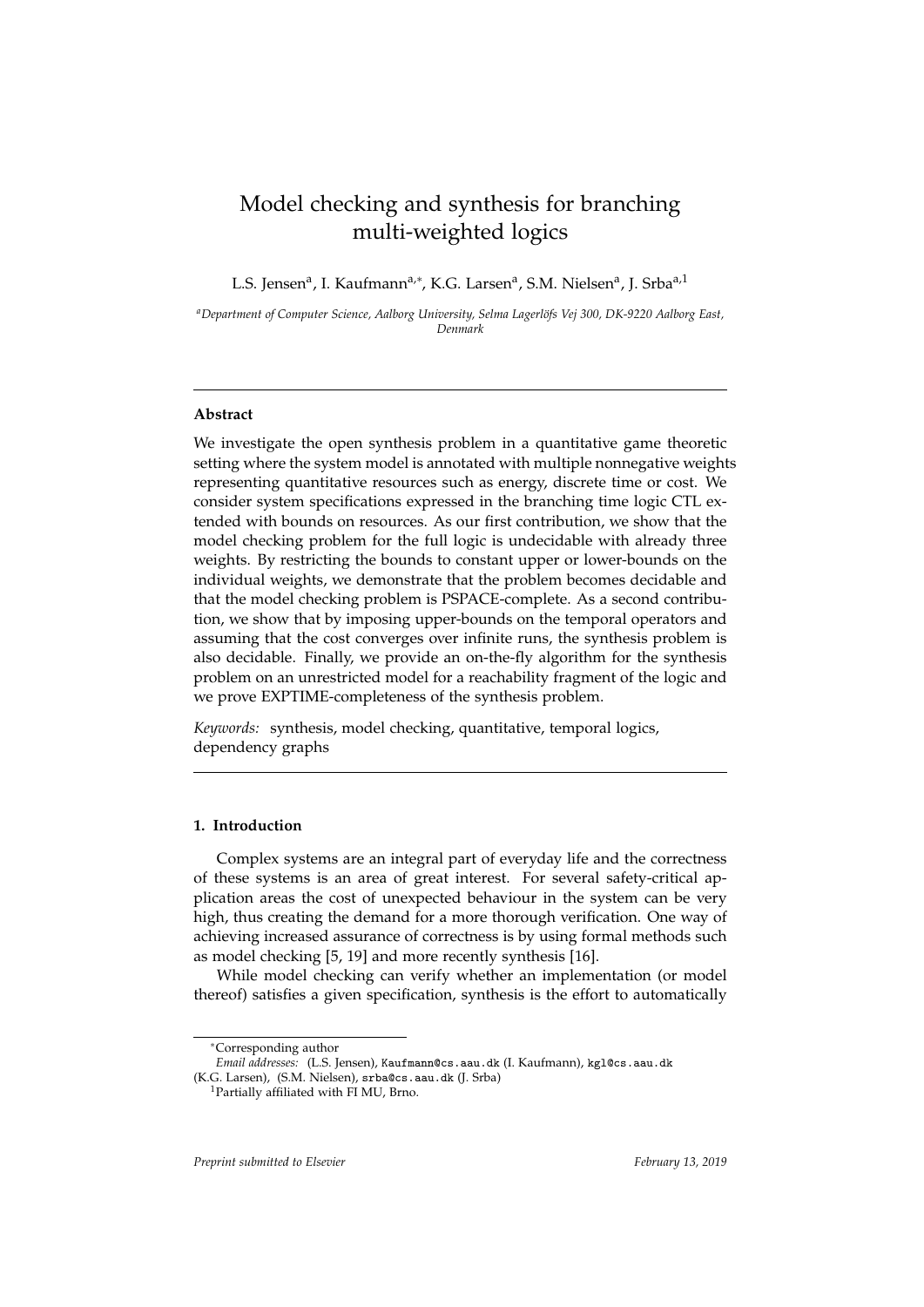generate a satisfying implementation directly from a specification. This implementation can either be thought of as an isolated system where we only consider the specification, or an open system where we have to interact with an environment [8].

In the setting of an open system, the synthesis problem consists in constructing a control program *P* that together with the environment *E* satisfies the given specification [18]. While the resulting system is deterministic, it creates a computation tree. The branching corresponds to external nondeterminism, caused by the uncontrollable environment. For a given linear time specification we must verify that it holds in all paths of the resulting computation tree. However, in order to express possibility properties, one needs to use branching temporal logics, which enable both universal and existential path quantification.

In this paper, we deal with the (open) synthesis problem in the setting where both the behaviour of the system contains quantitative aspects (e.g. energy, time, resource usage, etc.) and the specification may (or may not) contain hard constraints on these. To this end, we consider the synthesis problem in a branching setting, where specifications may simultaneously pose requirements both on possibilities and necessities. Such specifications are not expressible in a linear time view.

# *1.1. Motivating Example*

To motivate the investigation of model checking and synthesis in a multiweighted setting, we shall introduce a small example. Consider Figure 1 which models an investment scheme. In this model the investor begins in the initial state  $s_0$ . She can then move to the state  $s_1$  from which the choices of making some investment or liquidating all assets are possible. If the investor wants to make a low risk investment she follows the transitions to the state  $s_2$ . The transition is annotated with the time in months it takes to evaluate such an investment. From this state the result of the investment is determined and the investor is back at *s*1. A similar situation occurs when choosing to make a high risk investment. The last possibility is to liquidate, and thus ending this round of investments. In this model only one investment can be ongoing at any given time.

The transition between these states are depicted as arrows, each annotated with a vector. In this model the vector represent loss of funds, earnings and the passage of time in months. When the transition from one state to another is affected by something beyond our control, we depict it as a dashed arrow. In this example we model market influence in the transitions leading from a high or low risk investment, and show that this affect the loss or earnings of a particular investment.

Based on this model, we can now ask questions about the feasibility of certain objectives. An example can be: *Within a year, can we achieve earnings of at least 600 units, while never experiencing a loss of more than 30 units over a period of 6 months.* In general, the answer to this type of question depends on two things: the choices we make and the role the environment plays. The choices we make often reflect trade-offs. For example it is more time efficient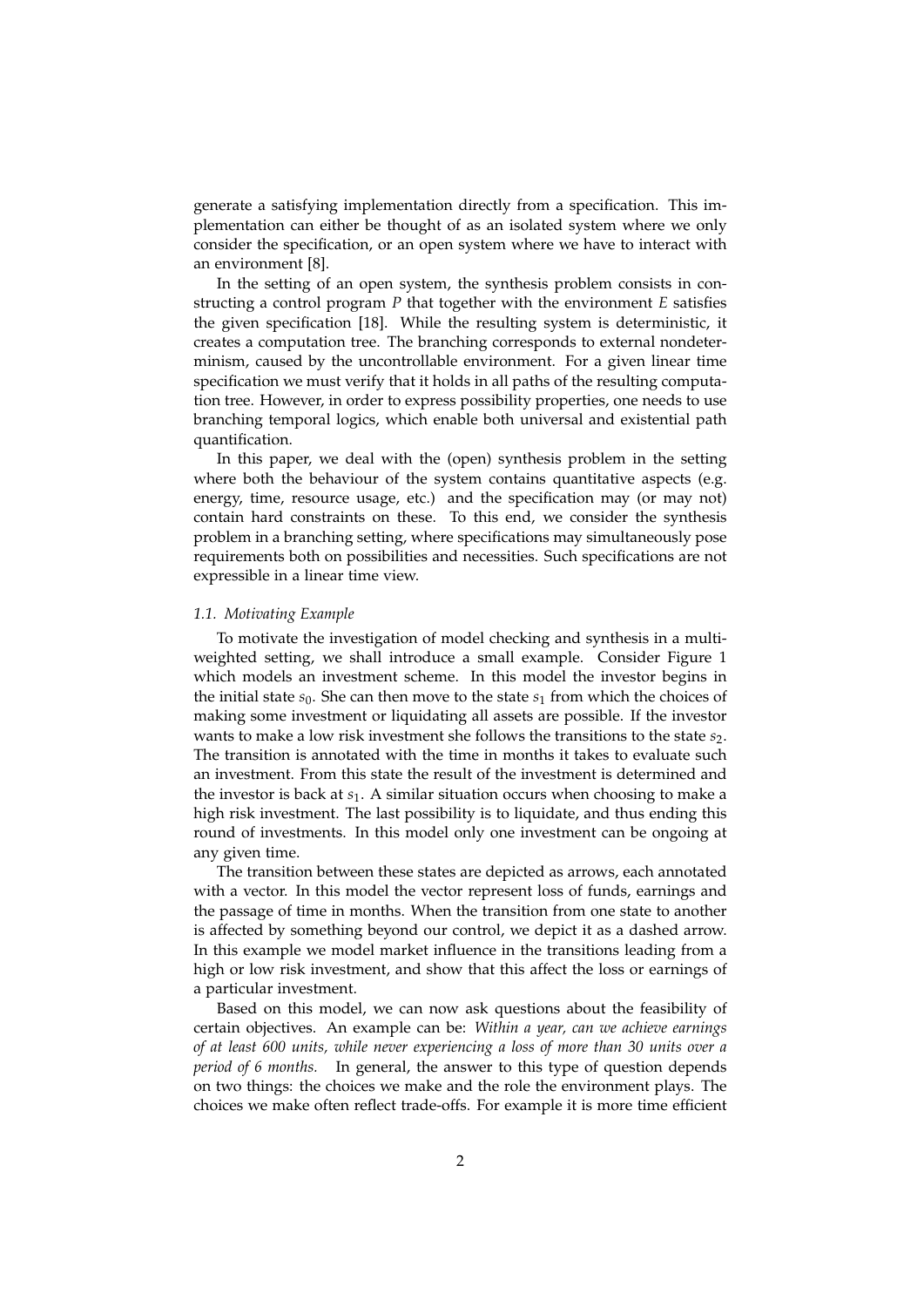

**Figure 1:** Model of investment scheme

and possibly more rewarding to go for a high risk investment, but it also carries the danger of suffering a loss of funds. The right choice to make then depends on the situation and the goal we wish to achieve. In this example the objective can only be met if we always go for a high risk investment and the environment never causes us to loose funds.

We will investigate problems of this nature. Specifically deciding whether an objective is realizable or not within given cost bounds, and in the situation where it is realizable, we want to determine a strategy to achieve the goal.

# *1.2. Our Contributions*

We introduce a multi-weighted extension to Kripke structures and provide a multi-weighted extension of Computation Tree Logic (CTL). We initially prove that the model checking problem is undecidable on a finite structure with three weights. However, by restricting the form of the bounds we find a decidable subset and show that the complexity of model checking is PSPACE-complete. We then extend the multi-weighted formalism to a game theoretic setting and formally define the synthesis problem. We show that for an upper-bounded specification and a cost-convergent game graph, the synthesis problem is decidable. Finally we investigate the synthesis problem for a fragment of the logic which focuses on reachability. We provide an on-thefly algorithm by reducing the synthesis problem to the problem of calculating the fixed-point assignment of a dependency graph and show that the synthesis problem for the reachability subset is EXPTIME-complete.

#### *1.3. Related Work*

In a recent paper [14] Larsen et al. studies a multi-weighted extension of the alternation-free  $\mu$ -calculus and show that the satisfiability problem is decidable for the class of weighted transition systems extended with nonnegative reals on the transitions. However no complexity characterization is given. While we consider a subset of the logic presented in [14] (the weighted CTL subset) we provide tight complexity results for the model checking problem for this subset.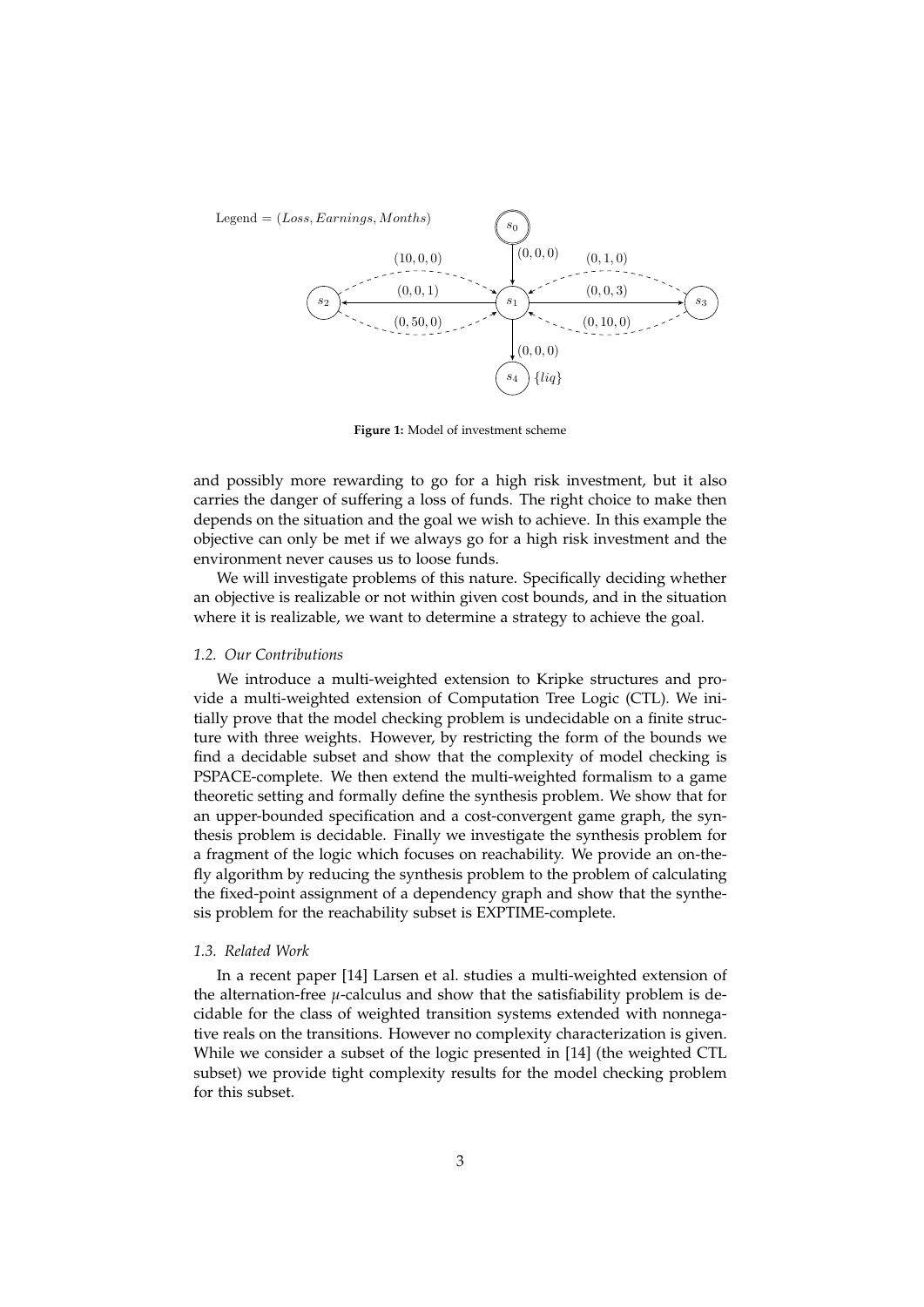When considering model checking for quantitative formalisms, we find some related results for models with a single weight. A discrete time extension of CTL with the possibility to set bounds on clocks and with the possibility to reset clocks is studied in [13]. It is shown that in their case the reset operator causes the complexity to go from PTIME to PSPACE. In our work we consider a weighted extension of CTL with a syntax close to the one presented in [13], however while they consider a discrete timed extension of Kripke structures we consider a multi-weighed extension. In [9] an on-the-fly algorithm was suggested and implemented for a weighed extension of CTL without negation and with upper-bounds on the temporal operators (e.g. *EX*≤*kϕ*). In contrast to their work we do not have bounds attached to the temporal operators, instead they can be expressed and used as propositions. Additionally we consider multiple weights.

For the model checking problem of temporal logics in multi-weighted settings, effort has been made to identify the largest possible decidable logic fragments. In [2] temporal specifications on quantitative Kripke structures with both negative and nonnegative weights are considered. They show that the model checking problem for a fragment of CTL without the EG and EU operator but with bounds on the cost is decidable and 2NEXPTIME-hard. It is easy to see that allowing the EG and EU operators while having both negative and positive weights on transitions would result in undecidability. We limit ourselves to nonnegative weights and are thus able to represent the full CTL while still providing a decidability result. Furthermore we show that the complexity for the model checking problem is then PSPACE-complete.

In a multi-weighted setting, formalisms like energy games are often considered. While originally presented in a real-time setting for a single clock [3] it was later considered in a discrete multi-weighted setting [10, 12, 7, 4]. While we only work with nonnegative weights, we consider more expressive branching time winning conditions where we are able to specify multiple lower-and upper-bounds on the accumulated cost at any point of the computation. Furthermore we consider reset operators which can locally reset the cost of a number of specified weights for a subformula.

For the problem of synthesis for multi-weighted formalisms less work has been done. In [1] Almagor et al. look at LTL model checking and synthesis where they measure the quantitative aspects. In contrast our approach is based on CTL and focus on branching time properties.

# **2. Preliminaries**

We present the *n*-Weighted Kripke Structure (*n*-WKS), and we write  $N_0 =$  $\mathbb{N} \cup \{0\}$  and  $\mathbb{N}_{\infty} = \mathbb{N}_0 \cup \infty$ .

**Definition 2.1 (***n***-Weighted Kripke Structure)** An *n*-Weighted Kripke Structure (*n*-WKS) is a tuple  $K = (S, s_0, \mathcal{AP}, L, T)$  where:

- *S* is a set of states,
- $s_0 \in S$  is the initial state,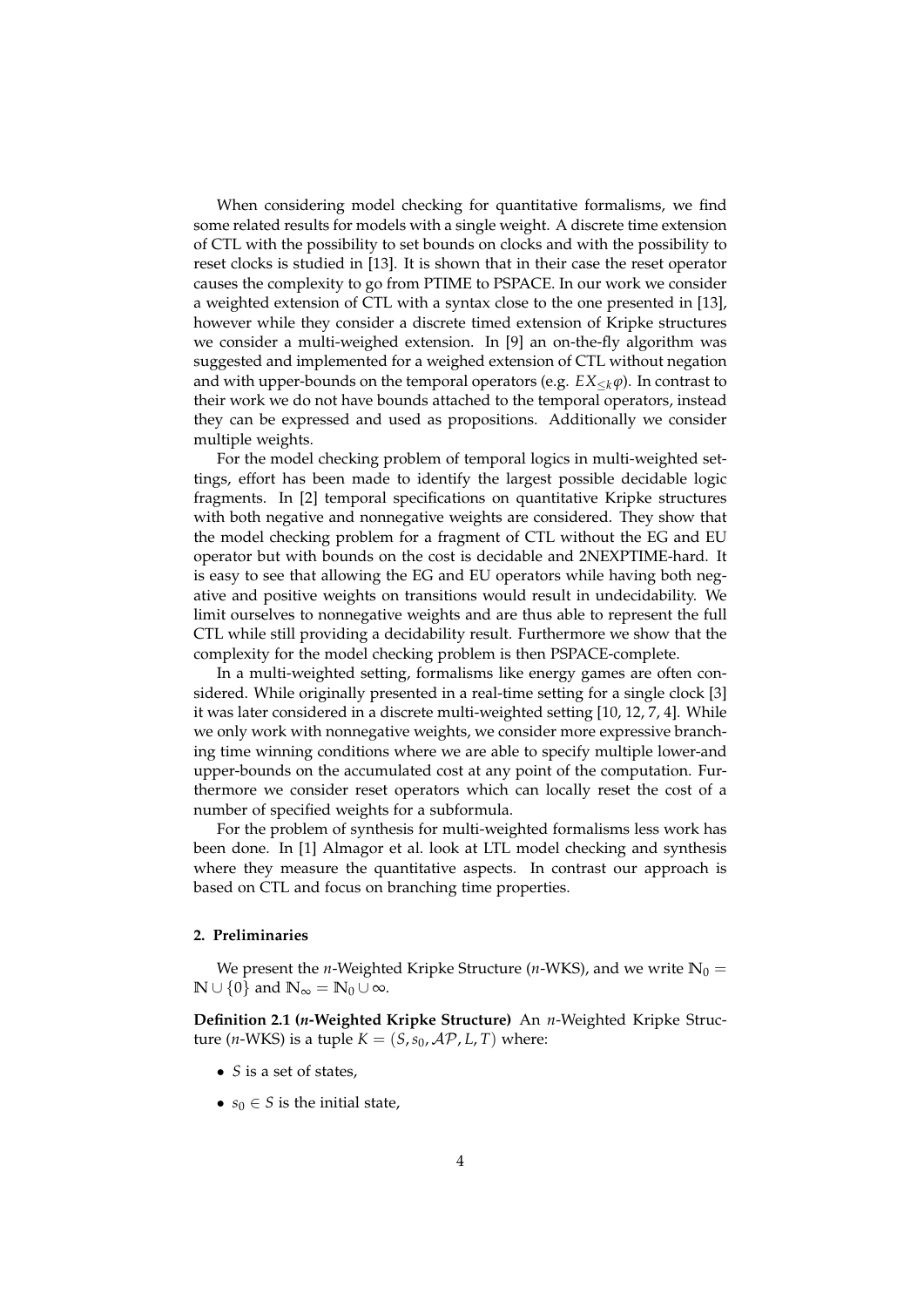- $AP$  is a finite set of atomic propositions,
- $L: S \rightarrow \mathcal{P}(\mathcal{AP})$  is a labelling function, and
- $T \subseteq S \times \mathbb{N}_0^n \times S$  is a transition relation, with a weight vector of *n* dimensions.

When  $(s,\bar{c},s') \in T$ , where  $s,s' \in S$  and  $\bar{c} \in \mathbb{N}_0^n$  is a vector, then we write  $s \stackrel{\overline{c}}{\rightarrow} s'$ . When *s*' is reachable from *s*, by at least one transition, we write  $s \rightarrow^+ s'$  and when *s* has no outgoing transitions we write  $s \not\rightarrow$ .

An *n*-WKS *K* = (*S*,*s*0, AP, *L*, *T*) is *finite* whenever *S* is a finite set of states and *T* is a finite transition relation.

Let  $\overline{w} \in \mathbb{N}_0^n$  then we denote the *i*th component of  $\overline{w}$  by  $\overline{w}[i]$ , where  $1 \leq i \leq n$ *n*. To set the *i*th component of  $\overline{w}$  to a specific value  $k \in \mathbb{N}_0$  we write  $\overline{w}[i \to k]$ and to set multiple components  $I \subseteq \{0, \ldots, n\}$  to a specific value  $k \in \mathbb{N}_0$  we write  $\overline{w}[I \rightarrow k]$ .

**Definition 2.2 (Ordering on Vectors)** Let  $\overline{w} = (\overline{w}[1], \ldots, \overline{w}[n]) \in \mathbb{N}_0^n$  and  $\overline{w}' = (w \cdot w \cdot \overline{w}[n])$  $(\overline{w}'[1], \ldots, \overline{w}'[n]) \in \mathbb{N}_0^n$ . We write  $\overline{w} \leq \overline{w}'$  iff  $\overline{w}[i] \leq \overline{w}'[i]$  for all  $1 \leq i \leq n$ .

We define a run  $\rho$  in the *n*-WKS K to be an infinite or finite sequence of states and transitions:

$$
\rho = s_1 \xrightarrow{\bar{c}_1} s_2 \xrightarrow{\bar{c}_2} s_3 \xrightarrow{\bar{c}_3} \dots
$$

where  $s_i \stackrel{\bar{c}_i}{\rightarrow} s_{i+1}$  for all  $i \geq 1$ . Given a position  $i \in \mathbb{N}$  along  $\rho$ , let  $\rho(i) = s_i$ , and Last( $\rho$ ) be the state at last position along  $\rho$ , if  $\rho$  is finite. We also define the concatenation operator  $\circ$ , s.t. if  $(\rho = s_1 \xrightarrow{\bar{c}_1} s_2 \xrightarrow{\bar{c}_2} \dots \xrightarrow{\bar{c}_{n-1}} s_n)$  then  $\rho \circ (s_n \xrightarrow{\bar{c}_n} s_n)$  $(s_{n+1}) = (s_1 \stackrel{\overline{c}_1}{\longrightarrow} s_2 \stackrel{\overline{c}_2}{\longrightarrow} s_3 \dots s_n \stackrel{\overline{c}_n}{\longrightarrow} s_{n+1})$ . We denote the set of all runs  $\rho$  in the *n*-WKS *K* of the form  $(\rho = s_1 \stackrel{\overline{c}_1}{\rightarrow} s_2 \stackrel{\overline{c}_2}{\rightarrow} \dots)$  as  $\Pi_K$ . Furthermore we denote the set of all finite runs  $\rho$  in the *n*-WKS *K* of the form  $(\rho = s_1 \xrightarrow{\overline{c}_1} \dots \xrightarrow{\overline{c}_{n-1}} s_n)$ as  $\Pi_{K}^{fin}$ *I<sup>tm</sup>*. Lastly, we define  $\Pi_K^{Max}$  as the set of all runs *ρ* s.t. *ρ* is infinite or Last $\widehat{(\rho)}$  is in a deadlock i.e. Last $(\rho) \nrightarrow$ .

**Definition 2.3 (Cost)** Let  $K = (S, s_0, \mathcal{AP}, L, T)$  be an *n*-WKS and  $(\rho = s_1 \stackrel{\overline{c}_1}{\rightarrow}$  $s_2 \stackrel{\overline{c}_2}{\rightarrow} \ldots$ ) be a run in *K*. The cost of  $\rho$ , at position  $i \in \mathbb{N}$ , is then defined as:

$$
cost_{\rho}(i) = \begin{cases} 0^n & \text{if } i = 1\\ \sum_{j=1}^{i-1} \overline{c}_j & \text{otherwise.} \end{cases}
$$

If *ρ* is finite, we denote *cost*(*ρ*) as the cost of the last position along *ρ*.

To gain familiarity with the notation, Example 1 presents the formal definition of the informal example presented in Section 1.1.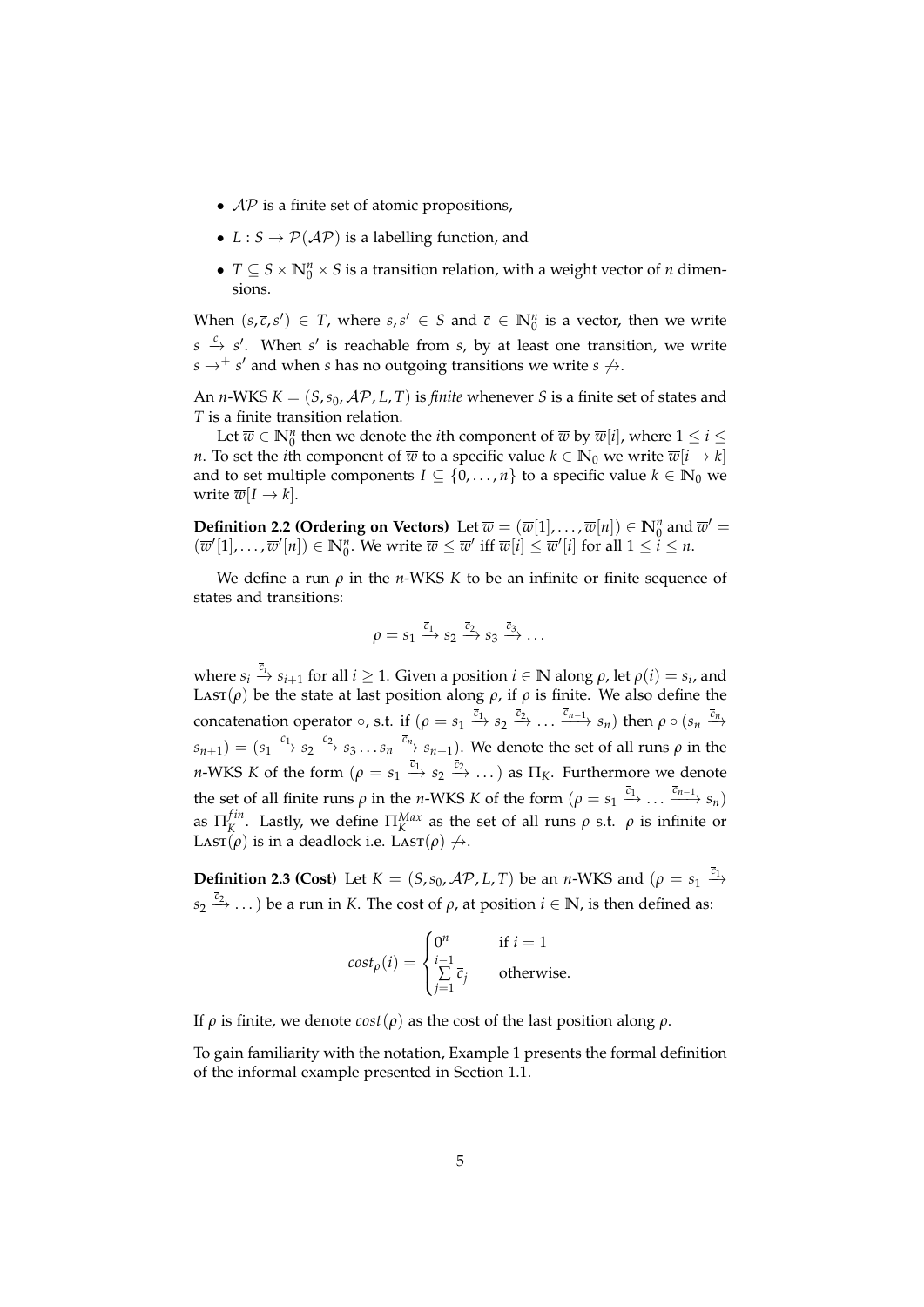Legend =  $(\#Tasks, seconds)$ 



**Figure 2:** *n*-WKS illustrating working on a set of tasks

#### **Example 1 (Notation around the** *n***-WKS)**

*Consider the n-WKS presented in Figure 2, which illustrates a process completing a* set of tasks. The loop transition  $s_0 \xrightarrow{(1,5)} s_0$  represents the completion of a single task, while the transition  $s_0 \xrightarrow{(0,5)} s_1$  represents stopping the process.

An example of a finite run  $\rho \in \Pi_K^{fin}$ *K could be the following*

$$
\rho = (s_0 \xrightarrow{(1,5)} s_0 \xrightarrow{(0,5)} s_1 \xrightarrow{(0,0)} s_0 \xrightarrow{(1,5)} s_0 \xrightarrow{(0,0)} s_2)
$$

*where cost<sub>0</sub>(2)* = (1,10) *and cost<sub>0</sub>(5)* = *cost(* $\rho$ *)* = (2,15)*. From the total cost of the run we see that two tasks have been completed and that 15 seconds have gone by.*

#### *2.1. Logic*

Based on this weighted extension of Kripke structures we define an extension of CTL which includes bounds specified as properties.

**Definition 2.4 (Weighted Computation Tree Logic)** We define a weighted extension of CTL, Weighted Computation Tree Logic (WCTL), in relation to an  $n$ -WKS  $K = (S, s_0, \mathcal{AP}, L, T)$  s.t.

$$
\varphi := \text{TRUE} \mid \text{FALSE} \mid a \mid e_1 \bowtie e_2 \mid \neg \varphi \mid \varphi_1 \lor \varphi_2 \mid \varphi_1 \land \varphi_2 \mid \varphi_1 \Rightarrow \varphi_2 \mid \varphi_1 \Leftrightarrow \varphi_2 \mid A \chi \varphi \mid E \chi \varphi \mid A G \varphi \mid E G \varphi \mid A F \varphi \mid E F \varphi \mid E \varphi_1 U \varphi_2 \mid A \varphi_1 U \varphi_2 \mid \text{reset } \# i \text{ in } \varphi
$$
  

$$
e := c \mid \# i \mid e_1 \oplus e_2
$$

where *a* ∈  $AP$ ,  $\bowtie$  ∈ {<, ≤, =, ≥, >}, ⊕ ∈ {+, −, ·}, *c* ∈  $\mathbb{N}_0$ , and  $1 \le i \le n$  is a component index of a vector.

Intuitively the notation #*i* then refers to the cost of the *i*-th component. Given a WCTL formula  $\varphi$ , we define the set of all subformulae in  $\varphi$  as  $Sub(\varphi)$ .

We define the semantics for a minimal set of operators. Let  $s \in S$  be a state and  $\overline{w} \in \mathbb{N}_0^n$ . We then write  $K$ ,  $s \vDash_{\overline{w}} \varphi$  when  $K$  satisfies the formula  $\varphi$  in the state *s* with the cost  $\overline{w}$ .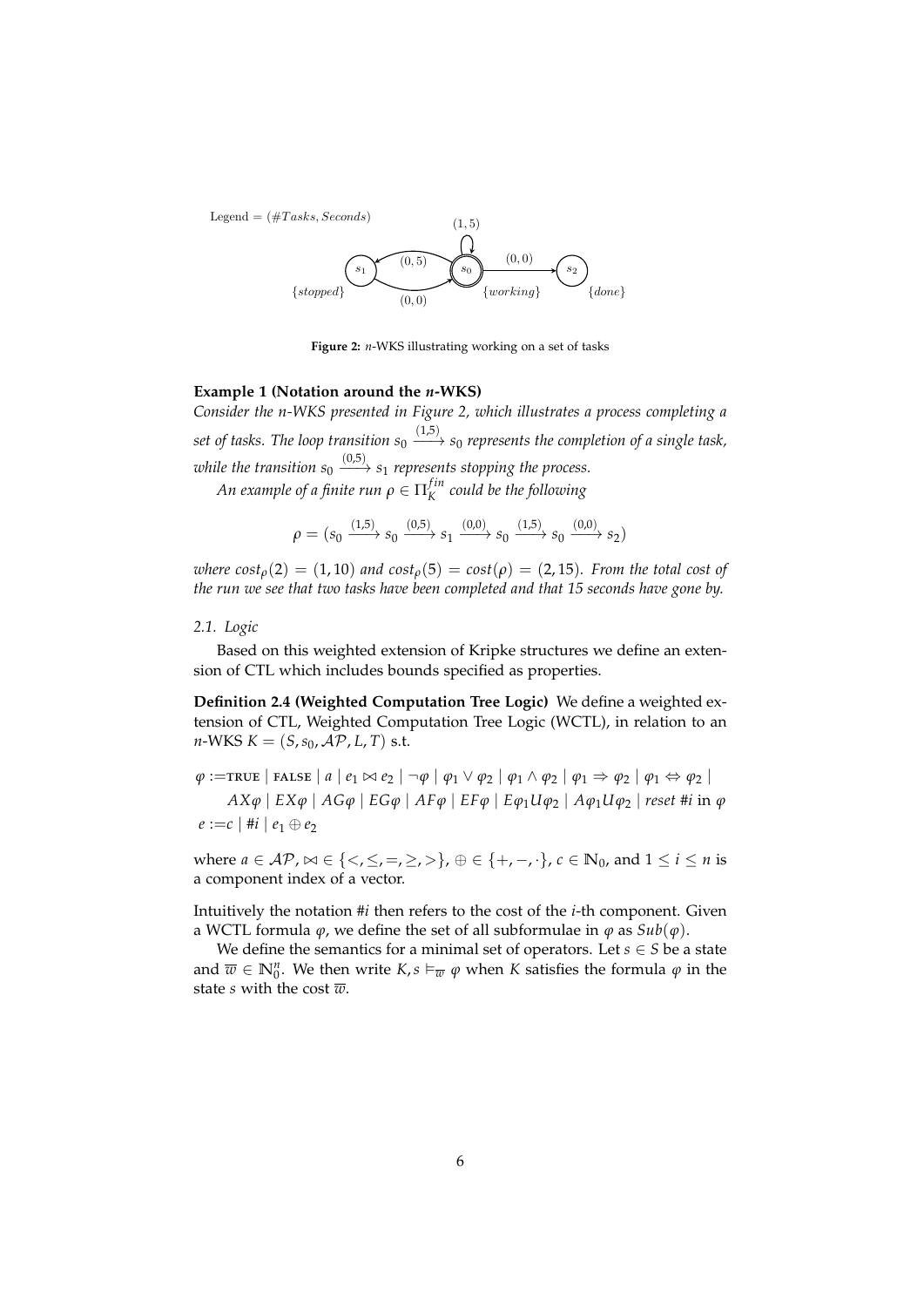| $K, s \vDash_{\overline{w}} \text{TRUE}$                           |                                                                                                                                                                                                                                                                                       |
|--------------------------------------------------------------------|---------------------------------------------------------------------------------------------------------------------------------------------------------------------------------------------------------------------------------------------------------------------------------------|
| $K, s \vDash_{\overline{w}} a$                                     | iff $a \in L(s)$                                                                                                                                                                                                                                                                      |
| $K, s \vDash_{\overline{w}} \neg \varphi$                          | iff $s \nvDash_{\overline{w}} \varphi$                                                                                                                                                                                                                                                |
| $K, s \vDash_{\overline{w}} \varphi_1 \vee \varphi_2$              | iff $s \vDash_{\overline{w}} \varphi_1$ or $s \vDash_{\overline{w}} \varphi_2$                                                                                                                                                                                                        |
| $K, s \vDash_{\overline{w}} E \varphi_1 U \varphi_2$               | iff there exists $(\rho = s_1 \xrightarrow{c_1} s_2 \dots) \in \Pi_K^{Max}$ where $s = s_1$<br>and a position $i \geq 1$ such that $K, \rho(i) \vDash_{\overline{w} + cost_{\rho}(i)} \varphi_2$ and<br>$K, \rho(j) \vDash_{\overline{w} + cost_{\rho}(j)} \varphi_1$ for all $j < i$ |
| $K, s \vDash_{\overline{w}} A \varphi_1 U \varphi_2$               | iff for all $(\rho = s_1 \xrightarrow{c_1} s_2 \dots) \in \Pi_K^{Max}$ where $s = s_1$<br>there is a position $i \geq 1$ such that $K, \rho(i) \vDash_{\overline{w} + cost_0(i)} \varphi_2$<br>and $K, \rho(j) \vDash_{\overline{w} + cost_{\rho}(j)} \varphi_1$ for all $j < i$      |
| $K, s \vDash_{\overline{w}} EX(\varphi)$                           | iff there is a state s' such that $s \xrightarrow{c} s'$ , and $K$ , $s' \vDash_{\overline{w} + \overline{c}} \varphi$                                                                                                                                                                |
| $K, s \vDash_{\overline{w}} \text{reset } \#I \text{ in } \varphi$ | iff K, $s \vDash_{\overline{w}[I \rightarrow 0]} \varphi$                                                                                                                                                                                                                             |
| $K, s \vDash_{\overline{m}} e_1 \bowtie e_2$                       | iff eval <sub><math>\overline{w}(e_1) \bowtie \text{eval}_{\overline{w}}(e_2)</math></sub>                                                                                                                                                                                            |

The evaluation of *e* is:

| $eval_{\overline{w}}(c)$              | $= c$                                                        |
|---------------------------------------|--------------------------------------------------------------|
| $eval_{\overline{w}}(\#i)$            | $=\overline{w}[i]$                                           |
| $eval_{\overline{w}}(e_1 \oplus e_2)$ | $= eval_{\overline{w}}(e_1) \oplus eval_{\overline{w}}(e_2)$ |

The remaining operators, from the syntax, can be derived from the minimal set, and likewise can their semantics. The derived operators are defined as:

| $AF \varphi \equiv A(\text{true})U(\varphi)$                           | $EF \varphi \equiv E(\text{TRUE})U(\varphi)$                                                                            |
|------------------------------------------------------------------------|-------------------------------------------------------------------------------------------------------------------------|
| AG $\varphi \equiv \neg EF \neg \varphi$                               | $EG \varphi \equiv \neg AF \neg \varphi$                                                                                |
| $AX(\varphi) \equiv \neg EX(\neg \varphi)$                             | $\varphi_1 \wedge \varphi_2 \equiv \neg(\neg \varphi_1 \vee \neg \varphi_2)$                                            |
| $\varphi_1 \Rightarrow \varphi_2 \equiv \neg \varphi_1 \vee \varphi_2$ | $\varphi_1 \Leftrightarrow \varphi_2 \equiv (\varphi_1 \Rightarrow \varphi_2) \wedge (\varphi_2 \Rightarrow \varphi_1)$ |

# **Remark 1**

*Another minimal set of operators can be found by replacing Aϕ*1*Uϕ*<sup>2</sup> *with EGϕ as*  $A\varphi_1 U\varphi_2 \equiv \neg(EG(\neg \varphi_2) \lor E \neg \varphi_2 U(\neg(\varphi_1 \lor \varphi_2))))$ . This set will be used Theorem *4.*

Given an *n*-WKS  $K = (S, s_0, \mathcal{AP}, L, T)$  and a WCTL formula  $\varphi$  the model checking problem is the question of whether  $K, s \vDash_{\overline{w}} \varphi$  where  $s \in S$  and  $\overline{w} \in \mathbb{N}_0^n$ . When the *n*-WKS *K* is obvious from context and the vector  $\overline{w}$  is 0<sup>*n*</sup> we simply write  $s \models \varphi$ .

# **Example 2 (Reset example)**

*Consider again the n-WKS presented in Example 1. To demonstrate the reset syntax we consider the following query: "Can we construct a schedule where 10 tasks are completed within 60 seconds while guaranteeing that we can always stop the process*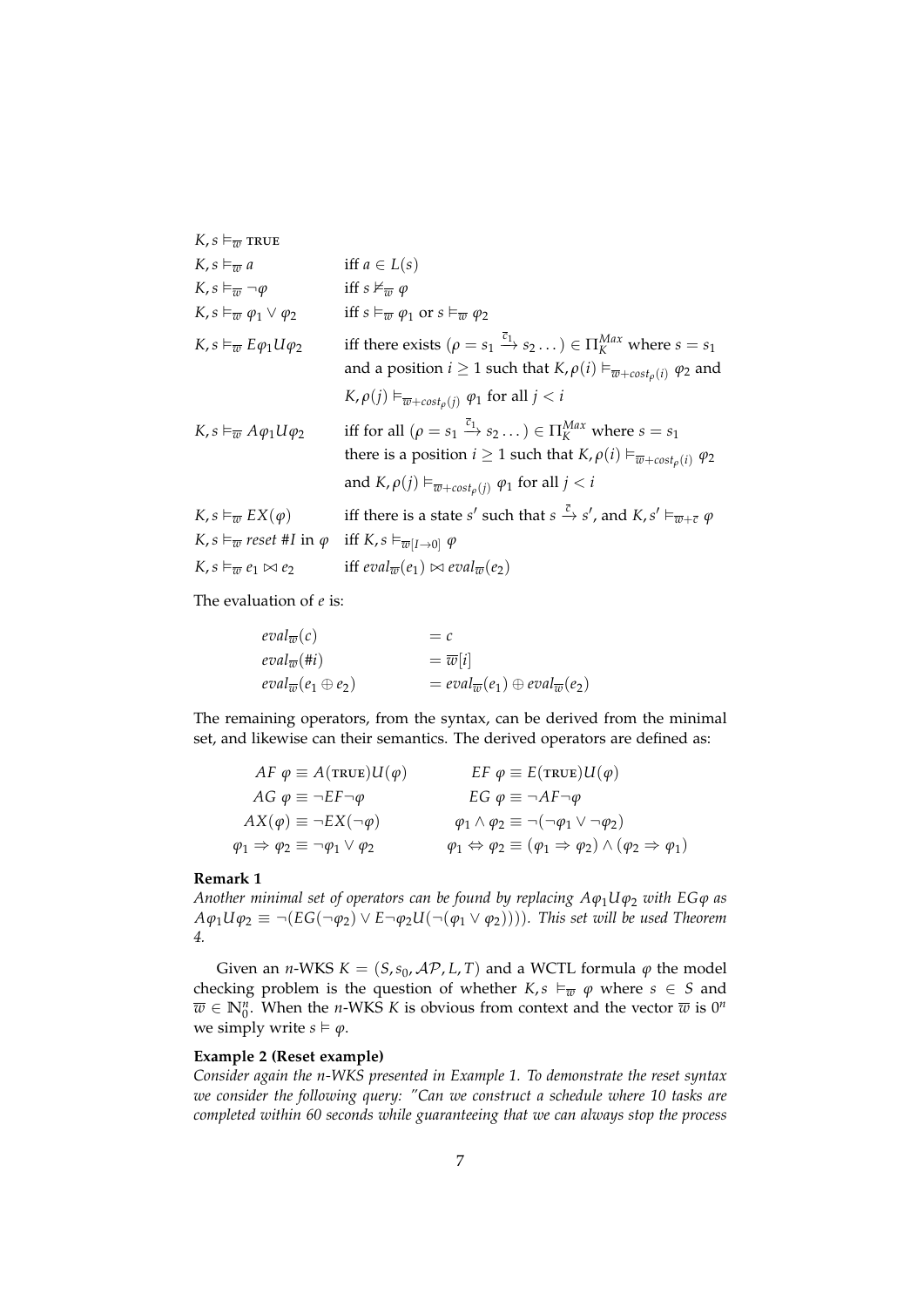*within 5 seconds". To concisely express this we construct two subformula. First we specify that we are either working and able to stop within 5 seconds or are stopped and can return to work,*

 $\varphi_1$  = (*working* ∧ *reset* #2 *in* (*EF*(*stopped* ∧ #2 ≤ 5)))  $\vee$  (*stopped* ∧ *EF*(*working*)).

*The reset timing component ensure that the bound is not affected by time spend on any previous tasks.*

*Second we expresses the required final state, where all tasks are done (indicated by the proposition* {*done*} *and the bound on component one) and the total time is within 60 seconds.*

$$
\varphi_2 = (\{\text{done}\} \land \#1 = 10 \land \#2 \leq 60).
$$

*By combining these into the existential until Eϕ*1*Uϕ*<sup>2</sup> *we can express the full query. We find that the query is satisfied, and an example of a satisfying run can be found by repeating the cycle* s<sub>0</sub>  $\xrightarrow{(1,5)}$  s<sub>0</sub> 10 times and then taking the final transition s<sub>0</sub>  $\xrightarrow{(0,0)}$ −−→ *s*2*. By using the reset operator we also know that the process could have been stopped while it was working within the time limit.*

$$
s_0 \xrightarrow{(1,5)} s_0 \xrightarrow{(1,5)} s_0 \xrightarrow{(1,5)} \dots \xrightarrow{(1,5)} s_0 \xrightarrow{(0,0)} s_2
$$

#### **3. Model checking**

In this section we show that the model checking problem for WCTL is undecidable on a finite *n*-WKS. We then modify the logic and prove it to be PSPACE-complete.

#### *3.1. Undecidability of WCTL*

We begin by looking at decidability of the model checking problem for WCTL. First we show that the model checking problem for WCTL is undecidable on a finite 3-WKS.

# **Theorem 1 (Undecidability of WCTL)**

*The model checking problem for WCTL is undecidable on a finite* 3*-WKS.*

*Proof.* We use reduction from the halting problem for two-counter Minsky machines [17]. Let *M* be a two-counter-machine (2CM) with two nonnegative counters  $C_1$  and  $C_2$  and a finite set of instructions where each instruction  $Ins_i$ is either

- *<sup>e</sup>*: Halt
- Increment *i*:  $C_j := C_j + 1$ ; Goro(*l*)
- Decrement *i*: If  $C_j > 0$  then  $(C_j := C_j 1; \text{Goro}(l))$  else  $\text{Goro}(m)$

where  $j \in (1,2)$  and  $1 \leq l, m \leq e$ . To simulate the machine, let *K* be a finite 3-WKS where whenever *K* is in state  $s_i$  then *M* is in  $Ins_i$ . We use the vector of length three to increase and decrease the value of the counters, by the cost of a run  $ρ ∈ Π<sup>fin</sup><sub>K</sub>$  $\frac{f^{in}}{K}$  s.t.

$$
C_1=\text{Cost}_\rho(i)[1]-\text{Cost}_\rho(i)[3],
$$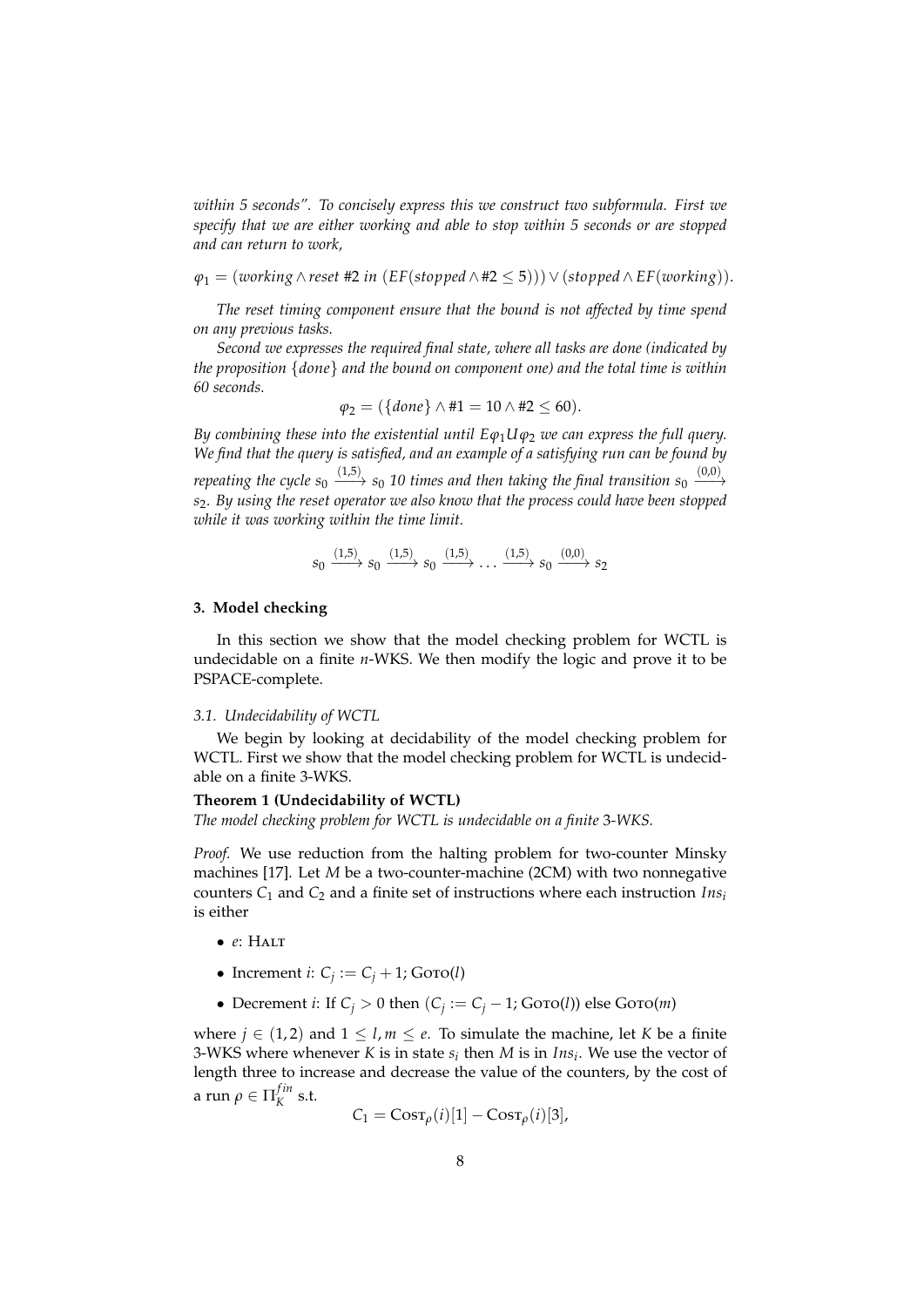

**(d)** Decrement for *C*<sup>1</sup> .



**Figure 3:** 3-WKS simulation of a 2CM

$$
C_2 = \text{Cosr}_{\rho}(i)[2] - \text{Cosr}_{\rho}(i)[3],
$$

where  $0 \leq i$  is the position of  $s_i$  in the run  $\rho$ . In the simulation, the instructions are translated as seen in Figure 3 s.t. HALT is illustrated in Figure 3a, Increment in Figure 3b and 3c and Decrement in Figure 3d and Figure 3e.

We then construct the formula,

$$
\varphi = E(A \wedge B)U(halt)
$$

where

$$
A := ((not\_zero\_1) \Rightarrow #1 > #3) \land ((not\_zero\_2) \Rightarrow #2 > #3)
$$
  

$$
B := ((is\_zero\_1) \Rightarrow #1 = #3) \land ((is\_zero\_2) \Rightarrow #2 = #3)
$$

We now want to show that *M* will halt for the empty input  $(C_1 = 0, C_2 = 0)$ iff  $s_0 \vDash \varphi$ .

- $\Rightarrow$  If *M* halts, then *K*,  $s_0 \vDash_{0^n} \varphi$ . We know that when running *M* the *n*-WKS *K* can simulate the exact same instructions, so that if *M* will halt, then a state *s*<sup>*h*</sup> is reached in *K* by a run  $\rho$  s.t. Last $(\rho) = s_h$  and for all  $0 \leq i$ s.t.  $\rho(i) \neq \text{LAST}(\rho)$  it holds that  $K, \rho(i) \models A \land B$ , hence if *M* halts, then  $K, s_0 \vDash_{0^n} \varphi.$
- $\Leftarrow$  If *K*, *s*<sub>0</sub>  $\models$ <sub>*0<sup>n</sup></sub>*  $ϕ$  then *M* will halt. The formula *ϕ* ensures that *M* is simu-</sub> lated faithfully, as the counters are calculated in  $\varphi$ . When encountering the decrement rules,  $\varphi$  enforces that the correct choice is taken, as the next state of the path will never satisfy both pre-conditions *A* and *B* if it is not allowed in *M*. To simulate the empty input, the weight vector  $\overline{w} = 0^n$ . As *M* is faithfully simulated, we have that if  $K$ ,  $s_0 \vDash_{0^n} \varphi$  then *M* will halt.

Hence *M* will halt for the empty input  $(C_1 = 0, C_2 = 0)$  iff  $s_0 \vDash \varphi$  and refore we can conclude that WCTL is undecidable on a finite 3-WKS. therefore we can conclude that WCTL is undecidable on a finite 3-WKS.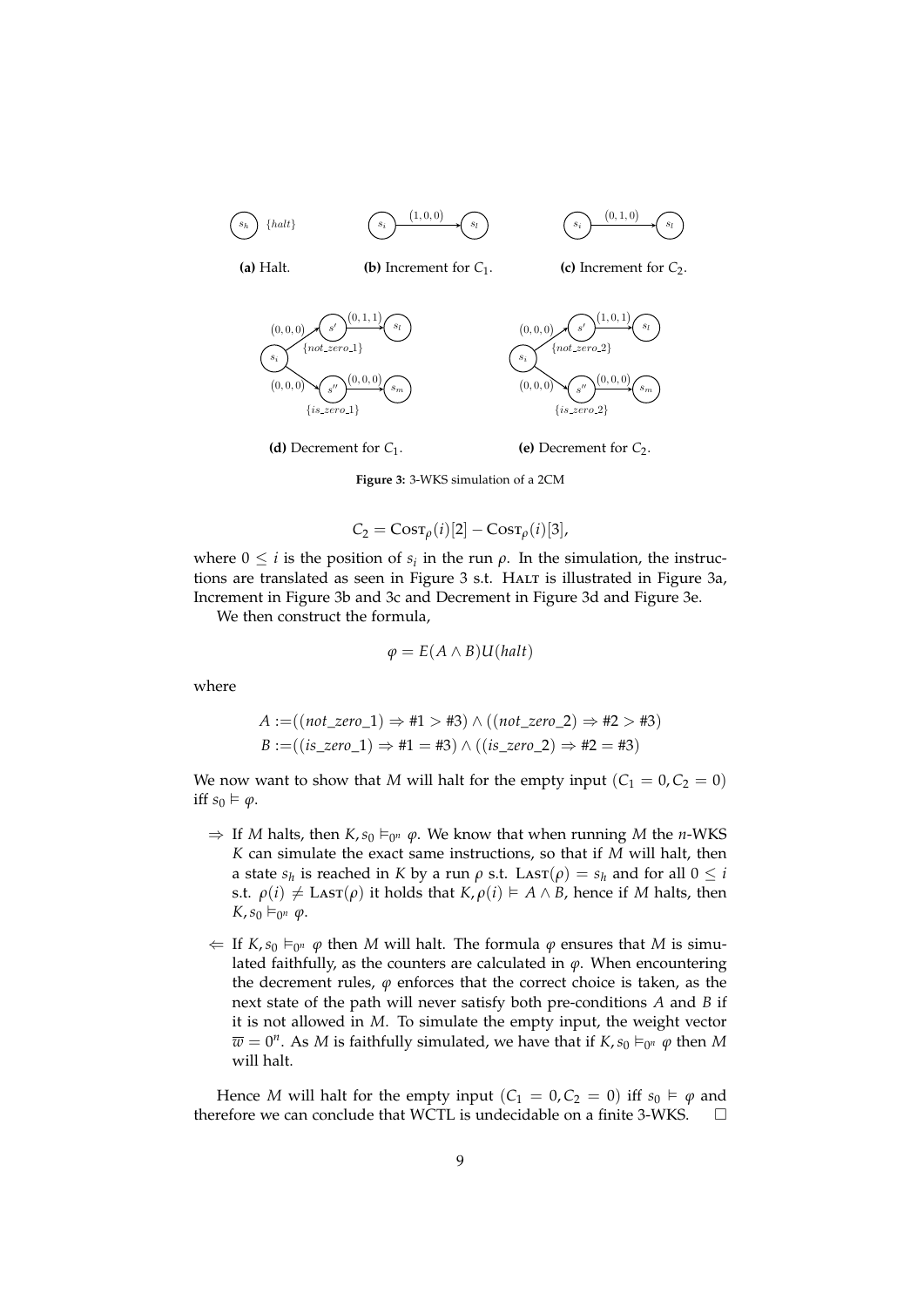We note that this result holds for a sublogic which only uses existential until (*EU*) and either subtraction of vector components and comparison with constants (#*i* − #*j*  $\infty$  *c*) or simply comparison of components (#*i*  $\infty$  #*j*).

#### *3.2. Decidability of Constant Bound WCTL*

As comparison of vector components and subtraction plays a key part in encoding a two-counter Minsky machine, we remove these from the logic. These changes result in the following logic where every bound is specified with a nonnegative constant.

**Definition 3.1 (Constant Bound WCTL (cb-WCTL))** We define cb-WCTL as WCTL where bounds are now of the form  $(e \bowtie c)$  where

$$
e := c \mid \#i \mid e_1 \oplus e_2
$$

and  $\bowtie \in \{ \langle \langle \cdot, \langle \cdot, =, \rangle \rangle \}, \oplus \in \{ +, \cdot \}, c \in \mathbb{N}_0, \text{ and } 1 \leq i \leq n \text{ is a component}$ index in a vector.

We observe that as the cost of a run is nondecreasing and bounds are specified by some positive constant, then at some point the cost of a run no longer affects the satisfiability of a cb-WCTL formula.

**Definition 3.2 (Boundary vector)** Let *K* be an *n*-WKS and  $\varphi$  be a cb-WCTL formula. Recall that  $Sub(\varphi)$  is the set of all subformula in  $\varphi$ . Then given the largest bound  $gb = max{c | (e \bowtie c) \in Sub(q)}$  we define the boundary vector of  $\varphi$  as  $\overline{b} = gb^n$ .

We say the boundary  $\bar{b}$  is *derived from*  $\varphi$ . With this we can define a function used to limit the amount of vectors represented in *K*, allowing us to finitely unfold *K*. We call this function *cut* and define it as:

**Definition 3.3 (cut)** Given an *n*-WKS *K* a cb-WCTL formula  $\varphi$  and let  $\overline{b}$  be the bound derived from  $\varphi$ . We then define the function  $cut : \mathbb{N}_0^n \to \mathbb{N}_0^n$  s.t. for all  $1 \leq i \leq n$ :

$$
cut(\overline{w})[i] = \begin{cases} \overline{w}[i] & \text{if } \overline{w}[i] \leq \overline{b}[i] \\ \overline{b}[i] + 1 & \text{otherwise.} \end{cases}
$$

Observe that given a vector  $\overline{w} \in \mathbb{N}_0^n$ , it holds that  $eval_{\overline{w}}(e) \ge eval_{cut(\overline{w})}(e)$ .

#### **Lemma 2**

*Let K* = (*S*,*s*0, AP, *L*, *T*) *be an n-WKS and let ϕ be a cb-WCTL formula. Then given*  $a$  state  $s \in S$  and  $a$  vector  $\overline{w} \in \mathbb{N}_0^n$ , it holds that  $K, s \vDash_{\overline{w}} \varphi$  iff  $K, s \vDash_{cut(\overline{w})} \varphi$ .

*Proof.* The proof goes by structural induction on *ϕ*. First we show that if *K*,  $s \vDash_{\overline{w}} \varphi$  then  $K$ ,  $s \vDash_{cut(\overline{w})} \varphi$  for  $\varphi = e \bowtie c$ . All remaining cases follow trivially as no other operators depend on the cost.

$$
\varphi = e \leq c
$$
: Then  $eval_{\overline{w}}(e) \leq c$  and as  $eval_{\overline{w}}(e) \geq eval_{cut(\overline{w})}(e)$  we have that  $eval_{cut(\overline{w})}(e) \leq eval_{cut(\overline{w})}(e) \leq c$ .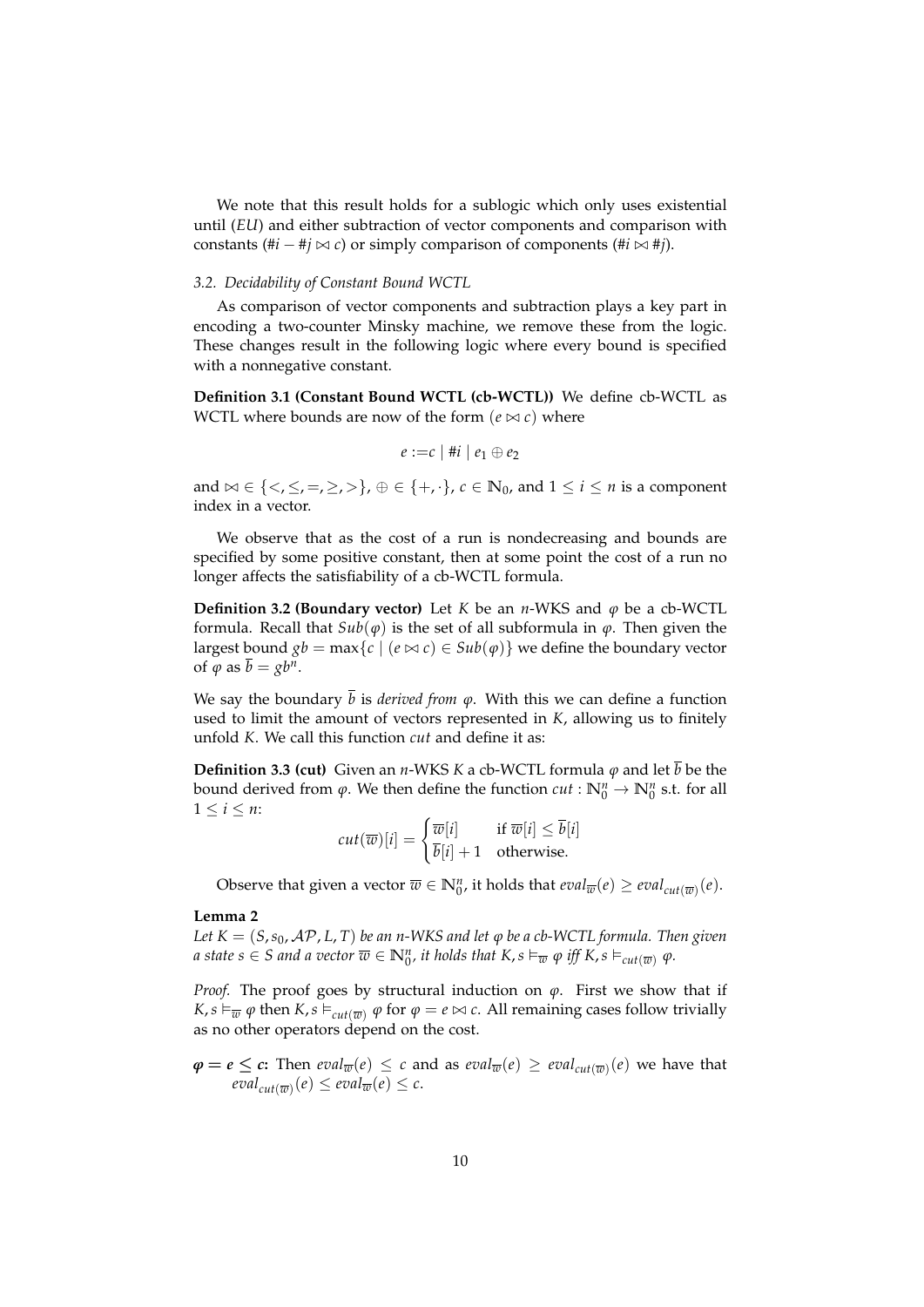$\varphi = e \geq c$ : This case goes by structural induction on the expression *e*. If *e* is a constant *c*' then  $eval_{\overline{w}}(c') = eval_{cut(\overline{w})}(c') \ge c$  as the cost of the run does not affect the evaluation of a constant. If  $e = \#i$  then either  $eval_{\overline{w}}(\#i) \geq 0$  $eval_{cut(\overline{w})}(\#i) = b[i] + 1 \ge c$  or  $eval_{\overline{w}}(\#i) = eval_{cut(\overline{w})}(\#i) \ge c$ . Otherwise *e* = *e*<sub>1</sub> ⊕ *e*<sub>2</sub> and if *eval*<sup>*w*</sup>(*e*<sub>1</sub> ⊕ *e*<sub>2</sub>) ≥ *c* then *eval<sub><i>w*</sub>(*e*<sub>1</sub>) ≥ *c*<sub>1</sub> and *eval<sub><i>w*</sub>(*e*<sub>2</sub>) ≥ *c*<sub>2</sub> s.t. *c*<sub>1</sub>  $\oplus$  *c*<sub>2</sub> = *c*. By induction hypothesis then *eval<sub>cut(* $\overline{w}$ *)*( $e_i$ )  $\geq$  *c<sub>i</sub>* for</sub> *i* ∈ {1,2} and thus  $eval_{cut(\overline{w})}(e_1 \oplus e_2) \geq (c_1 \oplus c_2)$ .

Second we show that if  $K, s \vDash_{cut(\overline{w})} \varphi$  then  $K, s \vDash_{\overline{w}} \varphi$  for  $\varphi = e \bowtie c$ . Again, all remaining cases follow trivially as no other operators depend on the cost.

- $\varphi = e \leq c$ : This case goes by structural induction on the expression *e*. If *e* is a constant *c*' then again we have that  $eval_{cut(\overline{w})}(c') = eval_{\overline{w}}(c') \leq c$ . If  $e =$ #*i* then  $eval_{cut(\overline{w})}(\#i) = eval_{\overline{w}}(\#i) \le c \le b[i] + 1$ . Otherwise  $e = e_1 \oplus e_2$ and if  $eval_{cut(\overline{w})}(e_1 \oplus e_2)$  then  $eval_{cut(w)}(e_1) \leq c_1$  and  $eval_{cut(w)}(e_2) \leq c_2$ s.t. *c*<sub>1</sub>  $\oplus$  *c*<sub>2</sub> = *c*. By induction hypothesis then  $eval_{\overline{w}}(e_i) \leq c_i$  for  $i \in \{1,2\}$ and thus  $eval_{\overline{w}}(e_1 \oplus e_2) \leq (c_1 \oplus c_2)$ .
- $\bm{\varphi} = \bm{e} \geq \bm{c}$ : Then  $eval_{cut(\overline{w})}(e) \geq c$  and as  $eval_{\overline{w}}(e) \geq eval_{cut(\overline{w})}(e)$  we have that  $\mathit{eval}_{\overline{w}}(e) \geq \mathit{eval}_{\mathit{cut}(\overline{w})}(e) \geq c.$

Thus we can conclude that  $K, s \vDash_{\overline{w}} \varphi$  iff  $K, s \vDash_{\text{cut}(\overline{w})} \varphi$ .

$$
\Box
$$

#### **Lemma 3**

*The model checking problem for cb-WCTL on a finite n-WKS is PSPACE-hard.*

*Proof.* We show this by reduction from the totally quantified boolean formula (TQBF) problem, which is PSPACE-complete [21]. The TQBF problem is to decide whether a fully quantified formula  $\Phi$  is true or false. Given the formula Φ ranging over *n* boolean variables, we construct a *n*-WKS and encode the variables as weights s.t. the value of  $x_i$  is determined by the value of the  $i$ th component #*i*. Given a formula with 3 variables we construct the *n*-WKS illustrated in Figure 4.



**Figure 4:** Encoding of variable assignment

We encode the quantifiers s.t. ∃ is encoded as *EX* and ∀ as *AX*. Furthermore the formula is encoded as bounds where  $x_i$  becomes  $\#i \geq 1$  and  $\neg x_i$ becomes  $\#i \leq 0$ . To illustrate consider the following formula:

$$
\Phi = \exists x_1 \forall x_2 \exists x_3 (x_1 \vee x_3) \wedge (\neg x_1 \vee x_2) \wedge (\neg x_3 \vee \neg x_1).
$$

This translate to the corresponding cb-WCTL formula:

$$
\varphi = EX(AX(EX((\#1 \ge 1 \vee \#3 \ge 1) \wedge (\#1 \le 0 \vee \#2 \ge 1) \wedge (\#3 \le 0 \vee \#1 \le 0))))
$$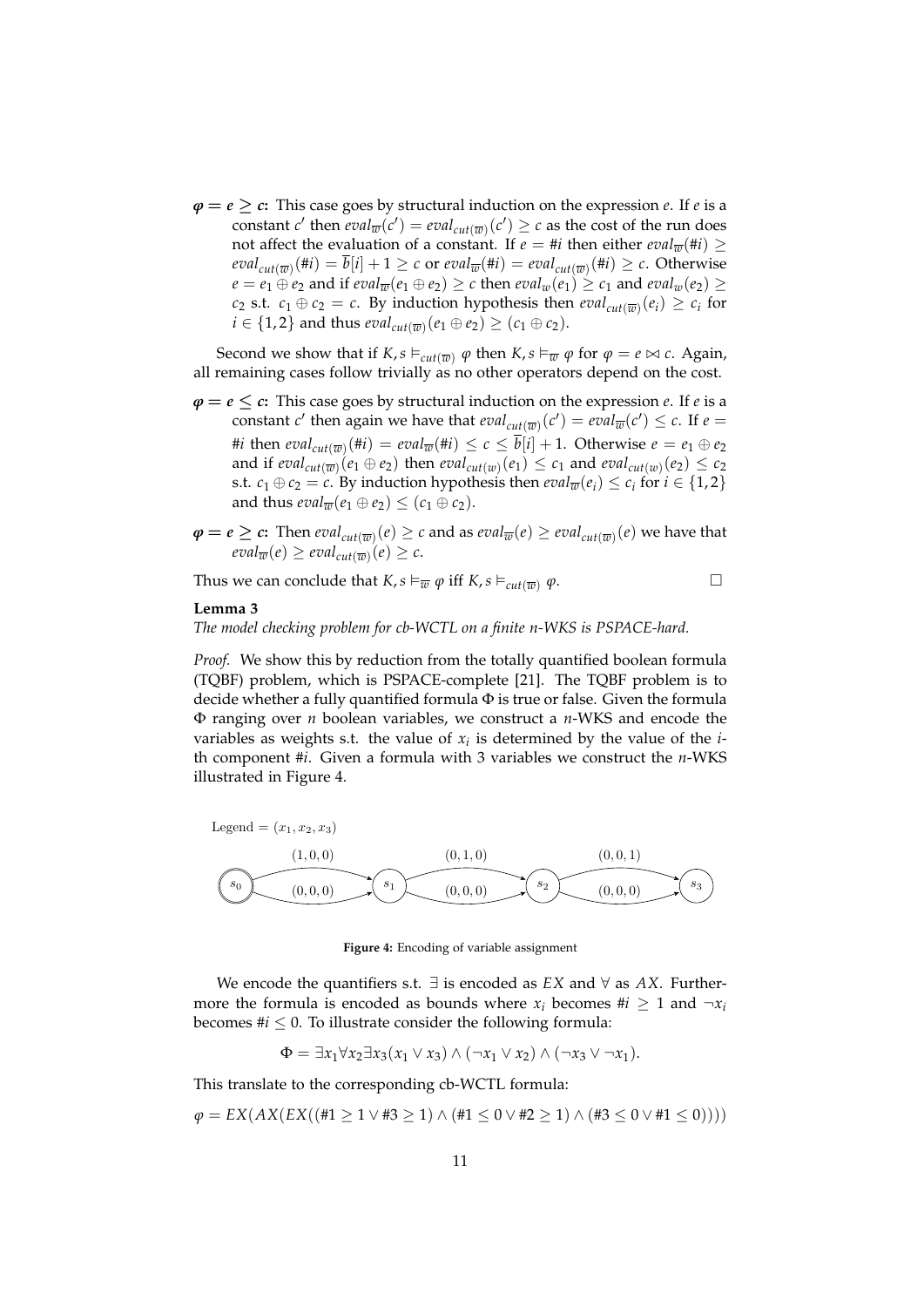Clearly we have that there exist an assignment of variables s.t.  $\Phi$  is true iff  $K, s_0 \vDash_{0^n} \varphi$ . *n*  $\varphi$ .

# **Theorem 4**

*The model checking problem for cb-WCTL on a finite n-WKS is PSPACE-complete.*

*Proof.* To show that the problem is PSPACE-complete we must show that the problem is PSPACE-hard and that it can be solved in PSPACE. By Lemma 3 we have that the model checking problem for cb-WCTL on a finite *n*-WKS is PSPACE-hard.

To show that the problem belongs to PSPACE, we construct an algorithm which solves the model checking problem for a minimal set of cb-WCTL operators in polynomial space. Given the *n*-WKS  $K = (S, s_0, AP, L, T)$  and the cb-WCTL formula *ϕ* we have by Lemma 2 that all vectors strictly greater than the formula derived boundary vector  $\bar{b}$  are unnecessary to consider. By Definition 3.2 and 3.3 it follows that the set of cut configurations is included in the set  $S \times \{0, \ldots, g_b\}^n$  and has a size of at most  $k = |S| \times |\{0, \ldots, g_b\}^n|$ . The algorithm now takes the input  $((s,\overline{w}), \varphi)$  where  $(s,\overline{w}) \in S \times \{0,\ldots,gb\}^n$  and returns a Boolean value corresponding to whether the formula is satisfied. It is defined as a recursive procedure VERIFY and is presented in Algorithm 1.

**Algorithm 1** Deterministic polynomial space model checking algorithm

|     | 1: <b>procedure</b> $VERIFY((s, \overline{w}), \varphi)$                                                          |
|-----|-------------------------------------------------------------------------------------------------------------------|
| 2:  | if $\varphi$ is a or $(e \bowtie c)$ or TRUE then                                                                 |
| 3:  | return $s \vDash_{\overline{w}} \varphi$                                                                          |
| 4:  | else if $\varphi$ is $\neg \varphi'$ then                                                                         |
| 5:  | return ! $V_{\text{ERIFY}}((s, \overline{w}), \varphi')$                                                          |
| 6:  | else if $\varphi$ is <i>Reset</i> # <i>R</i> in $\varphi'$ then                                                   |
| 7:  | <b>return</b> VERIFY $((s, \overline{w}[R \rightarrow 0]), \varphi')$                                             |
| 8:  | else if $\varphi$ is $\varphi_1 \vee \varphi_2$ then                                                              |
| 9:  | for all $i \in \{1,2\}$ do                                                                                        |
| 10: | if VERIFY( $((s,\overline{w}),\varphi_i)$ then return TRUE                                                        |
|     | return FALSE                                                                                                      |
| 11: | else if $\varphi$ is $EX\varphi'$ then                                                                            |
| 12: | for all $(s', \overline{w}') \in \{(s', cut(\overline{w} + \overline{c}))   (s, \overline{c}, s') \in T\}$ do     |
| 13: | if VERIFY( $(s', \overline{w}')$ , $\varphi'$ ) then return TRUE<br>return FALSE                                  |
|     |                                                                                                                   |
| 14: | else if $\varphi = EG\varphi'$ then                                                                               |
| 15: | for all $(s', \overline{w}') \in S \times \{0, \ldots, gb\}^n$ do                                                 |
| 16: | if VERIFY $((s', \overline{w}'), \varphi')$ then                                                                  |
| 17: | if $s' \nrightarrow$ and PATH $((s,\overline{w}), (s',\overline{w}'), k, \varphi', \text{TRUE})$ then return TRUE |
| 18: | else if $\text{PATH}((s,\overline{w}), (s',\overline{w}'), k, \varphi', \text{FALSE})$ then return TRUE           |
|     | return FALSE                                                                                                      |
| 19: | else if $\varphi$ is $E\varphi_1 U\varphi_2$ then                                                                 |
| 20: | <b>if</b> VERIFY $((s,\overline{w}),\varphi_2)$ or VERIFY $((s,\overline{w}),\varphi_1)$ then                     |
| 21: | for all $(s', \overline{w}') \in S \times \{0, \ldots, gb\}^n$ do                                                 |
| 22: | if VERIFY $((s', \overline{w}'), \varphi_2)$ then                                                                 |
| 23: | <b>if</b> PATH( $(s,\overline{w})$ , $(s',\overline{w}')$ , $k$ , $\varphi_1$ , TRUE) <b>then return</b> TRUE     |
|     | return FALSE                                                                                                      |

In Algorithm 1 we utilize the Par $H$  algorithm presented in Algorithm 2 which is a boolean function that attempts to find a path between two configu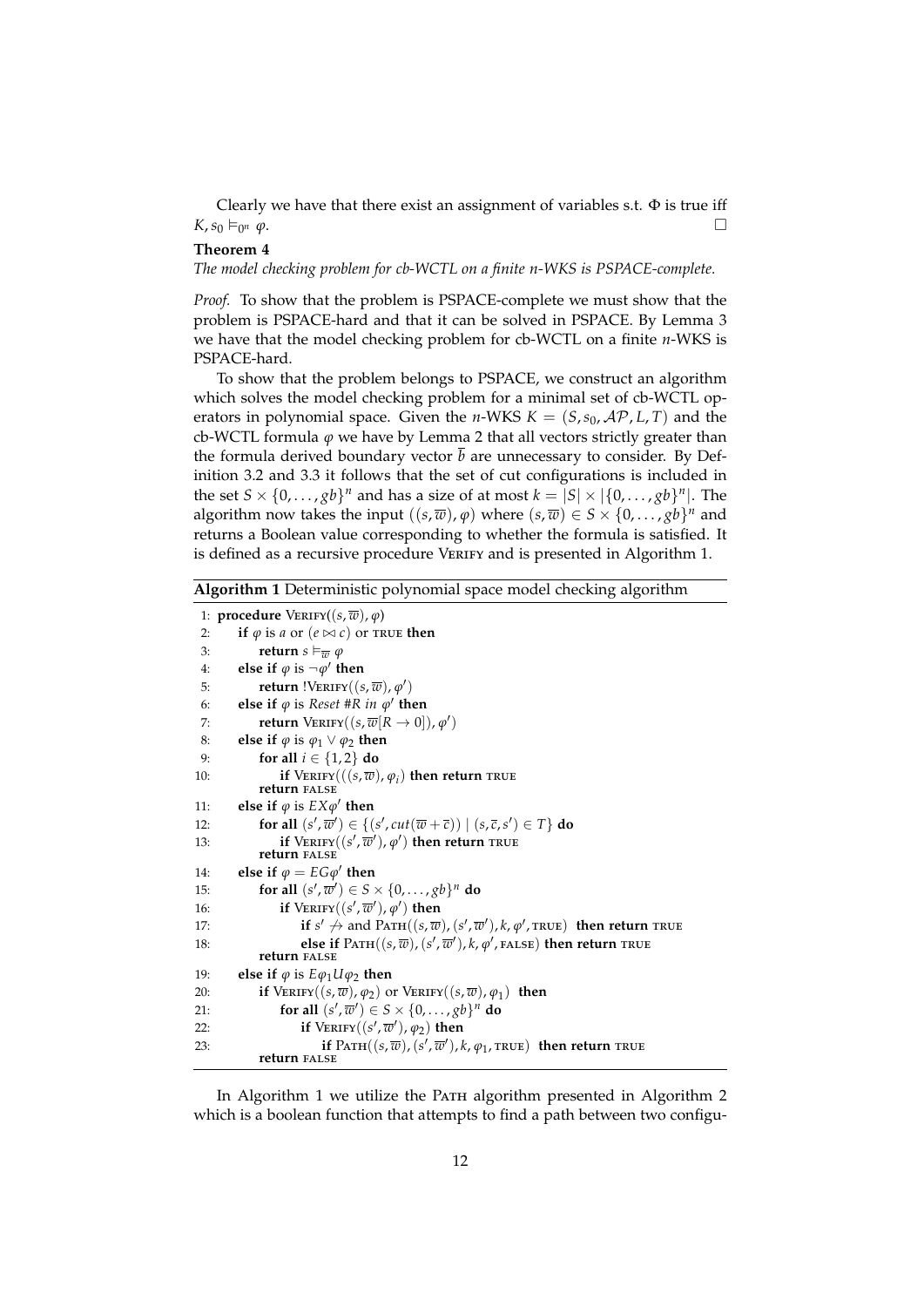rations in *m* steps while satisfying a formula *ϕ*. The algorithm returns true if such a path exists and false otherwise. The Path algorithm is based on the method presented in Savitch's Theorem [20] which finds a path between an exponential number of nodes in a directed graph using polynomial space. The algorithm essentially works by trying to find a middle point of a path between the two nodes of *m* steps, and then constructing each half of the path by recursively calling itself while cutting the length required in half.

**Algorithm 2** Find path of length *m* (or shorter) between two configurations  $(s, \overline{w})$ ,  $(s', \overline{w}')$  while satisfying  $\varphi$ 

1: **procedure** PATH((*s*,  $\overline{w}$ ), (*s'*,  $\overline{w}'$ ), *m*, φ, *shorter*) 2: **if**  $m = 1$  **then** 3: **if** there exist  $(s, \overline{c}, s') \in T$  s.t.  $Cut(\overline{w} + \overline{c}) = \overline{w}'$  then return TRUE **4: else if** *shorter* and  $(s, \overline{w}) = (s', \overline{w}')$  **then return** TRUE 5: **else** 6: **for all**  $(s_t, \overline{w}_t) \in S \times \{0, \ldots, gb\}^n$  **do** 7: **if**  $VERIFY((s_t, \overline{w}_t), \varphi)$  then 8: **if**  $\text{Part}_{\text{H}}((s, \overline{w})(s_t, \overline{w}_t), \text{floor}(m/2), \varphi, \text{shorter})$  then 9: **if**  $\text{PATH}((s_t, \overline{w}_t), (s', \overline{w}'))$ , ceil $(m/2, \varphi, \text{shorter})$  **then return** true 10: **return** false

As input the Par<sub>H</sub> algorithm takes two configurations, a constant *m* specifying the length of the path, a formula  $\varphi$  which should hold on each intermediate configuration and a boolean signal *shorter* which is used to determine whether the path is allowed to be shorter than the specified *m* steps. The signal is used in Line 4 in Algorithm 2 where we also accept a path between two identical configurations even if there is no transition between them, thus allowing the path to be shorter than defined in the input. Whenever we try a new configuration  $(s_t, \overline{w}_t)$  for the middle position we call VERIFY $((s_t, \overline{w}_t), \varphi)$ to verify that the formula  $\varphi$  is satisfied for each intermediate configuration.

Recall that  $k = |S| \times |\{0, \ldots, gb\}^n|$ . We assume that a new configuration can be stored in  $O(log(k))$ . As the algorithm has a recursion level of  $O(log(k))$ and each level uses  $O(log(k))$  space to store the stack frame, local variables and the new middle configuration, we reach a space use of  $O(log(k)^2)$  plus the space used by the call to VERIFY.

All that remains now is to show that for each case presented in VERIFY we use at most polynomial space and that the depth of the recursion is bounded by the size of input. We go through each case below.

- $\varphi = a$  or  $\varphi = (e \bowtie c)$  or  $\varphi =$  true First we have that for propositions and bounds we can simply evaluate the formula directly.
- $\varphi = \neg \varphi'$  For negation we reuse the space and call the procedure again on the subformula formula  $\varphi'$ . We then flip the result.
- *ϕ* = *Reset* **#***R in ϕ*<sup>0</sup> For the reset operator we reuse the space and overwrite the configuration and call the procedure again on the subformula  $\varphi'$ .
- $\varphi = \varphi_1 \vee \varphi_2$  For disjunction we reuse the space and call the procedure again on each subformula.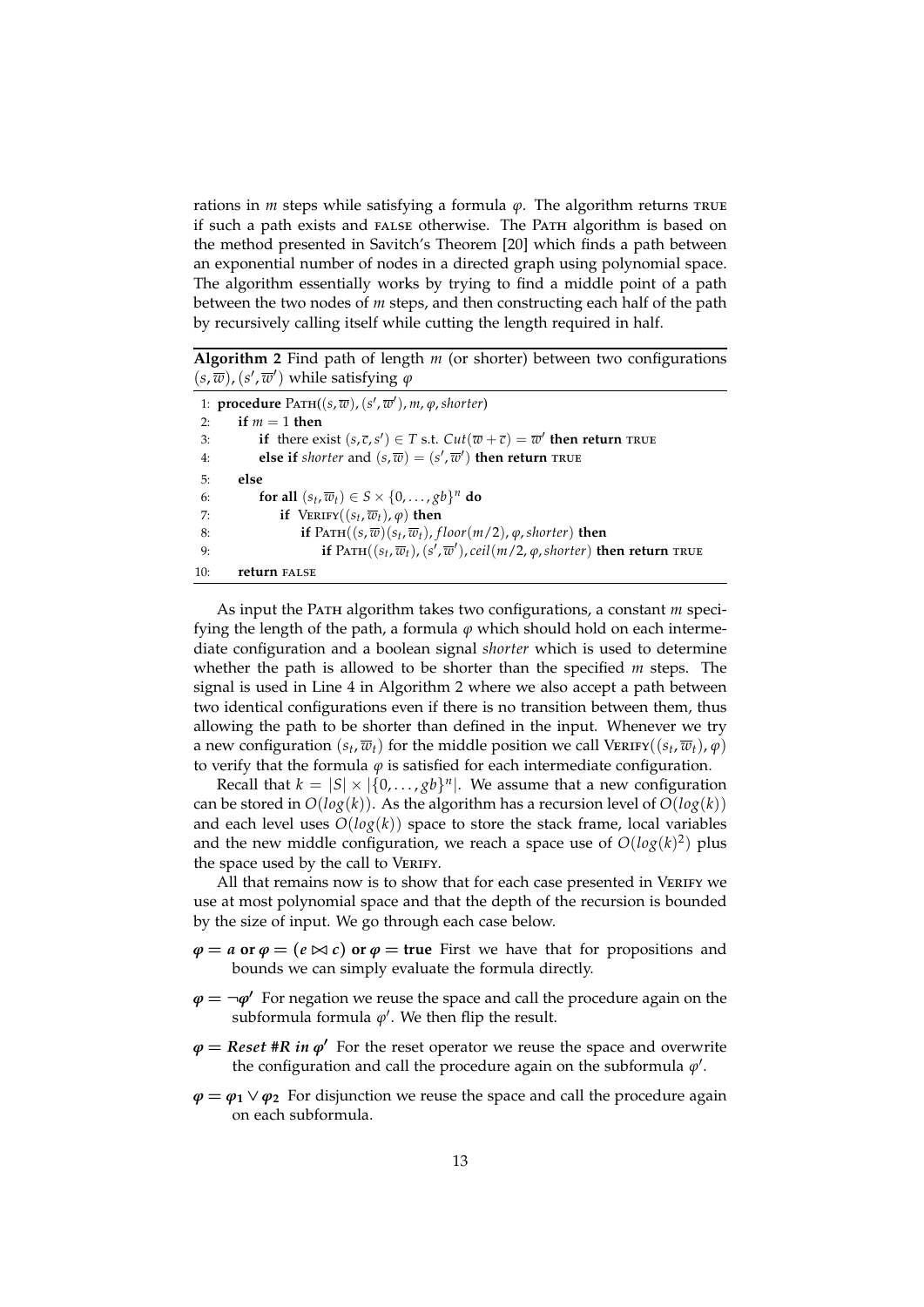- $\varphi = E X \varphi'$  For the existential next we reuse the space and call the procedure on each of the possible successors for the subformula  $\varphi'$ . Here we only have to remember the currently explored configuration.
- $φ$  = *EG*<sup> $φ$ </sup> For the existential global operator we search for a configuration  $(s', \overline{w}')$  where  $\varphi'$  holds and attempt to find some maximal path from the input configuration  $(s, \overline{w})$  to  $(s', \overline{w}')$  where all intermediate configurations satisfy *ϕ* 0 . We rely on Lemma 2 and thus look though at most *k* configurations to establish the existence of a maximal path.

If  $s' \nightharpoonup$  we simply need to find some path to that configuration. We do so by calling the PATH algorithm with the configurations  $(s, \overline{w})$ ,  $(s', \overline{w}')$ , the constant  $k$ , the subformula  $\varphi'$  and the boolean flag set to TRUE.

If  $s' \to \infty$  need to ensure that *s* and *s'* are part of some infinite path on which *ϕ* 0 always holds. We do this by requiring that there is at least *k* steps in the path, thus ensuring that two configurations repeat and we have found a loop. To find such a path we simply call PATH again but with FALSE as the last input instead.

For this case we store a single extra configuration which is the intended final configuration plus the space required by the calls to the Path algorithm. Recall that the call to PATH uses  $O(log(k)^2)$  space plus the space needed for a call to VERIFY with the subformula  $\varphi'$  as input. This is in polynomial space as the recursion level of VERIFY is bounded by the input (we always call VERIFY with a subformula).

 $\varphi = E\varphi_1 \mathcal{U} \varphi_2$  For the existential until operator we first ensure that the original formula either satisfies  $\varphi_1$  or  $\varphi_2$ . Otherwise there is no way of satisfying  $E\varphi_1 U\varphi_2$  regardless of any future successor configurations.

Next we search for a configuration  $(s', \overline{w}')$  satisfying the second formula *ϕ*2. Once we find such a configuration we check whether it is reachable by calling the PATH algorithm to find a path from the original configuration to our target configuration in at most *k* steps where all intermediate configurations satisfy  $\varphi_1$ . Again we rely on Lemma 2 to determine that we need to look though at most *k* configurations.

In this case we store a single extra configuration which is the intended final configuration satisfying  $\varphi_2$ , plus the space required by the call to PATH. As above this is in polynomial space as the recursion level of VERIFY is bounded by the input.

For every case we have that every recursive call of VERIFY is made with a subformula. As VERIFY can also call the PATH algorithm we have at most  $O(|\varphi| \times log(k))$  function calls, where each frame uses  $O(log(k))$  space to store the function arguments and local variables (extra configurations). Thus the final space consumption is  $O(log(k)^2 \times |\varphi|)$  which is polynomial in the size of the input.  $\Box$ 

#### **Remark 2**

*The algorithm presented in the proof of Theorem 4 is clearly not usable in practise. Instead we suggest to extend an existing model checking algorithm presented in [6]*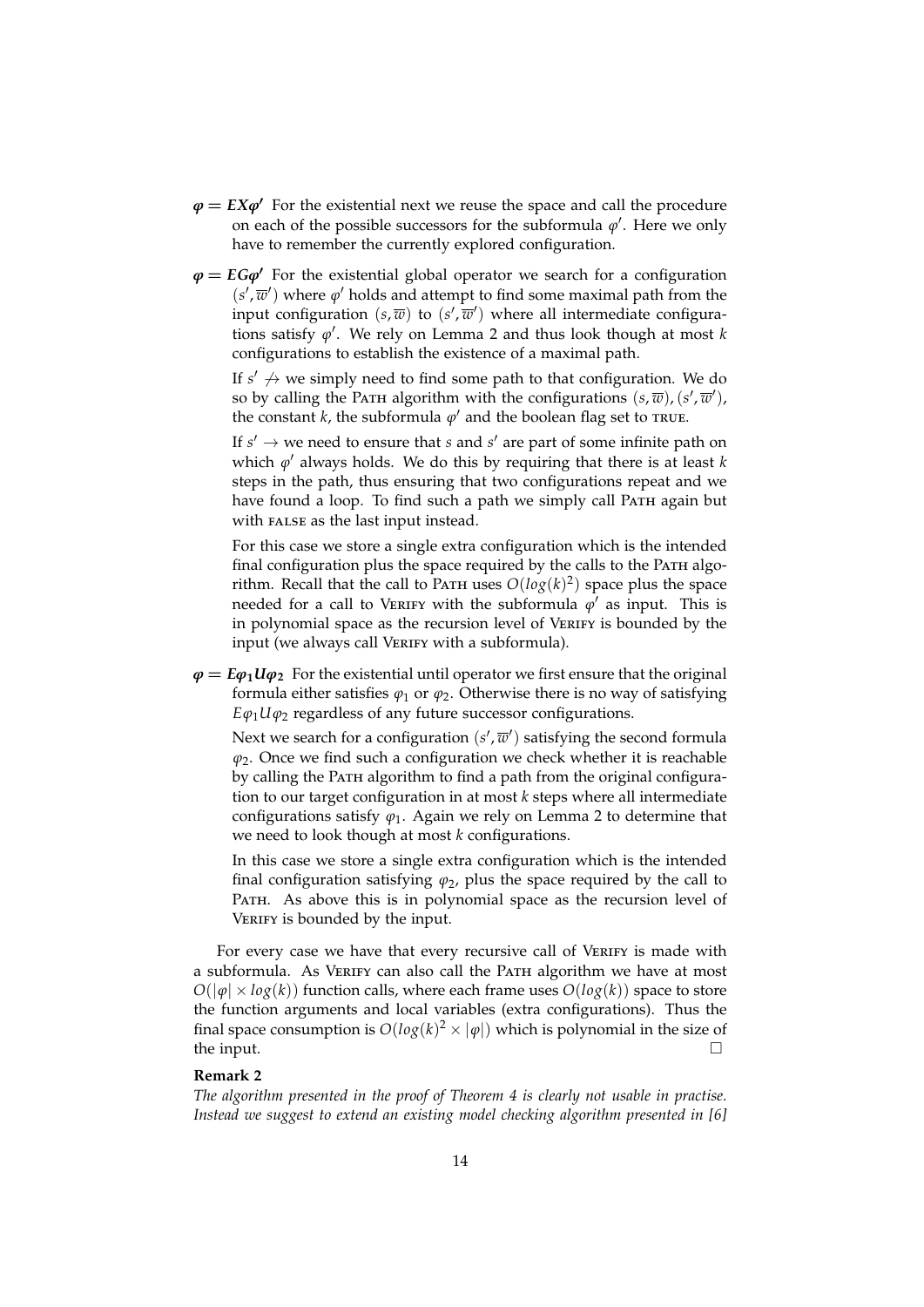*to our weighted formalism. The idea is to reduce the model checking problem, to the problem of calculating the minimum fixed-point assignment of a dependency graph. While this approach runs in exponential time in the worst case (exponential size encoding), it works on-the-fly and is shown to be efficient on regular CTL model checking [6].*

# **4. Synthesis**

In this section we present a game theoretic framework based on the multiweighted formalism presented in Section 2 and formally define the synthesis problem. We comment on the memory requirements of a winning strategy and prove that for a cost-convergent model w.r.t. an upper-bounded specification the synthesis problem is decidable.

#### *4.1. Game Theoretic Framework*

An *n*-Weighted Game (*n*-WG) is a two-player game where one player acts as the controller and the other player acts as the environment. A game is played on a game graph, where the transitions have been partitioned between the two players.

**Definition 4.1 (***n***-Weighted Game Graph)** An *n*-Weighted Game Graph is a tuple  $G = (S, s_0, \mathcal{AP}, L, T_c, T_u)$  where  $T_c$  and  $T_u$  are disjoint sets and  $K =$  $(S, s_0, AP, L, T_c \cup T_u)$  is an *n*-WKS.

The underlying data structure of the game graph is an *n*-WKS and we denote the specific *n*-WKS for the game graph  $G = (S, s_0, AP, L, T_c, T_u)$  as  $K_G = (S, s_0, \mathcal{AP}, L, T_c \cup T_u)$ . The set of transitions  $T_c$  is owned by the controller, and the set  $T_u$  is owned by the environment. We write:

$$
s \xrightarrow{\overline{c}} s' \text{ if } (s, \overline{c}, s') \in T_c
$$
  

$$
s \xrightarrow{\overline{c}} s' \text{ if } (s, \overline{c}, s') \in T_u
$$

From here on we will refer to transitions of the type  $\rightarrow$  as controllable transitions and  $-\rightarrow$  as uncontrollable transitions. We write  $s \rightarrow$  when there is some controllable outgoing transitions from  $s$  and  $s \rightarrow$  when there is some uncontrollable outgoing transition from *s*.

Lastly we define a winning condition (objective) as a cb-WCTL formula *ϕ* over the *n*-WKS  $K_{\mathcal{G}}$ .

**Definition 4.2 (Game)** A game is a tuple  $(\mathcal{G}, \varphi)$  where  $\mathcal{G}$  is an *n*-Weighted Game Graph ( $n$ -WGG) and  $\varphi$  is a cb-WCTL formula expressing a winning condition.

To define the state of a game we say that a configuration  $(s, \overline{w}) \in S \times \mathbb{N}_0^n$ in the game consists of the current state  $s$  and the accumulated cost  $\overline{w}$ . We define the set of all configurations as  $C$ . The game is played by moving from configuration to configuration, where  $(s_0, 0^n)$  is the initial position. Given a configuration  $(s, \overline{w})$  we proceed in the following manner: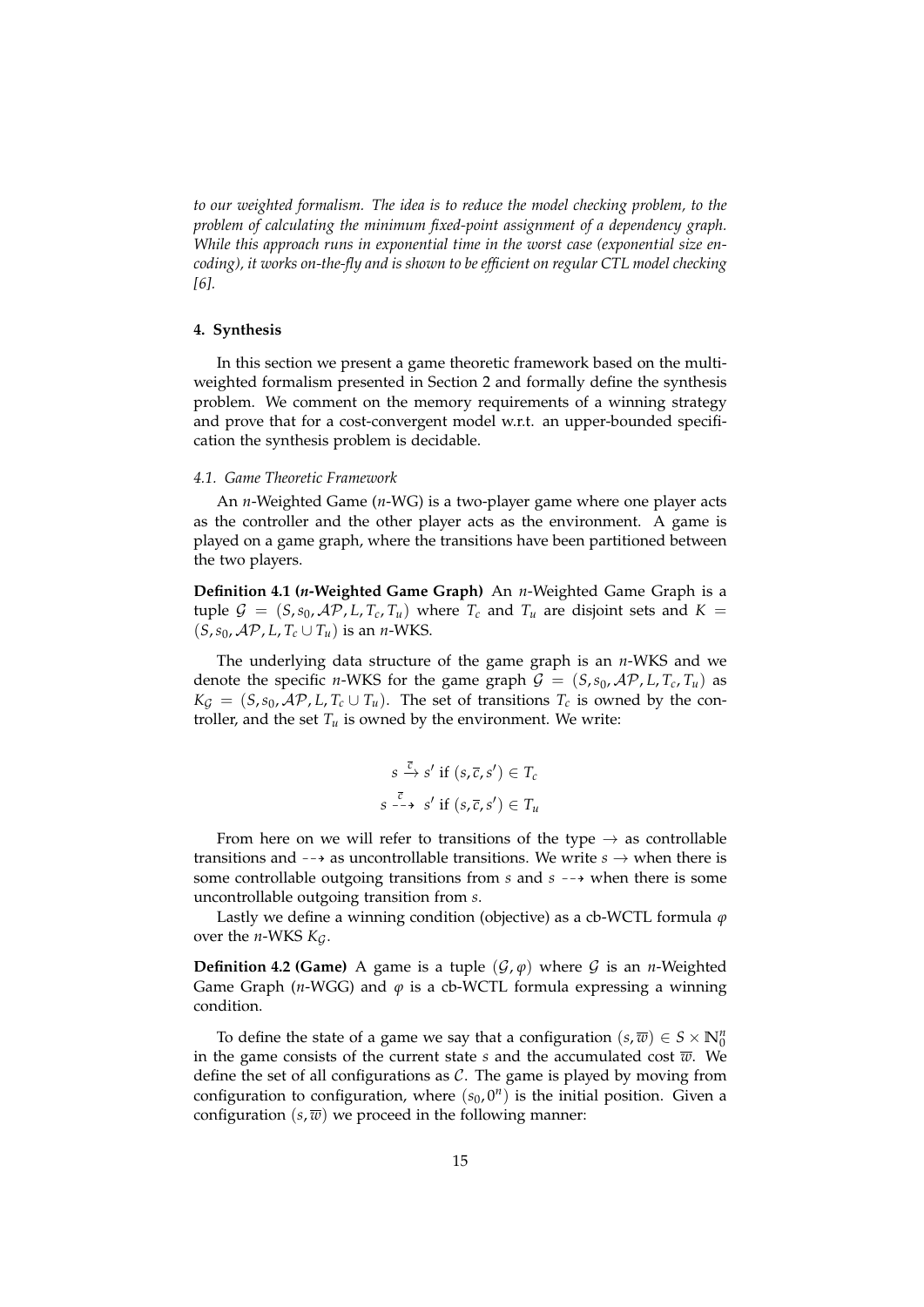- If all outgoing transitions from *s* belong to *Tc*, then the controller must choose.
- If all outgoing transitions from  $s$  belong to  $T_u$ , then the environment must choose.
- If there are both outgoing transitions in  $T_c$  and  $T_u$  from *s*, then the environment may choose one from  $T_u$  or force the controller to choose from *Tc*.

We give precedence to the environment when there are both controllable and uncontrollable outgoing transitions as this enforces the notion of an environment beyond our control. Once either the controller or the environment has chosen an edge  $(s, \overline{c}, s') \in T_u \cup T_c$  the next configuration becomes  $(s', \overline{w} + \overline{c}).$ 

The controller's choices are based on a strategy  $\sigma$  that, given the history of the game, outputs the controller's next move. Recall that  $\Pi_{K_c}^{fin}$  $K_G$  is the set of all finite runs in  $K_G$ . We now define a strategy as a function mapping from finite runs to controllable transitions.

**Definition 4.3 (Strategy)** Let  $G = (S, s_0, \mathcal{AP}, L, T_c, T_u)$  be an *n*-WGG, then the strategy of the controller is a function  $\sigma$  :  $\Pi_{Kc}^{fin}$  $\frac{f^{tn}}{K_G}$  →  $T_c$  ∪ {NIL} mapping a finite run  $\rho$  to a transition s.t.

$$
\sigma(\rho) = \begin{cases} \text{LAST}(\rho) \xrightarrow{\overline{c}} s' \in T_c & \text{if } \text{LAST}(\rho) \to \\ \text{nil} & \text{otherwise} \end{cases}
$$

and NIL is the choice to do nothing. Notice that we restrict the use of NIL s.t. for any  $\rho \in \Pi_{K_{\mathcal{G}}}^{fin}$  $J_{K_G}^{tn}$  we have  $\sigma(\rho) = \text{NIL only if } \text{LAST}(\rho) \nrightarrow$ .

Based on the strategy's choices and all choices available to the environment, we unfold the game into an *n*-WKS.

**Definition 4.4 (Strategy restricted** *n***-WKS)** Given a game graph  $K = (S, s_0, s_1)$  $\mathcal{AP}, L, T$  and a strategy  $\sigma$ , we define  $\mathcal{G}\not\subset (\mathcal{S}', s_0, \mathcal{AP}, L', T_c\, \sigma \cup T'_u)$  as the *n*-WKS resulting from restricting the game graph under the strategy *σ*.

- $S' = \prod_{K_G}^{fin}$ *K<sup>G</sup>*
- $L'(\rho) = L(Lasr(\rho))$

• 
$$
T'_{c} \upharpoonright \sigma = \{(\rho, \overline{c}, (\rho \circ \sigma(\rho))) \mid \sigma(\rho) = (\text{LAST}(\rho) \stackrel{\overline{c}}{\rightarrow} s') \in T_{c}\}\
$$

• 
$$
T'_u = \{(\rho, \overline{c}, \rho \circ (\text{LAST}(\rho) \stackrel{\overline{c}}{\dashrightarrow} s')) \mid (\text{LAST}(\rho) \stackrel{\overline{c}}{\dashrightarrow} s') \in T_u\}.
$$

In future illustrations we only include the part of  $\mathcal{G}$  |σ reachable from *s*<sub>0</sub>. When the unfolded game restricted by the strategy, satisfy the winning condition *ϕ* we define it as a winning strategy. Hence the controller wins the game if they have a winning strategy.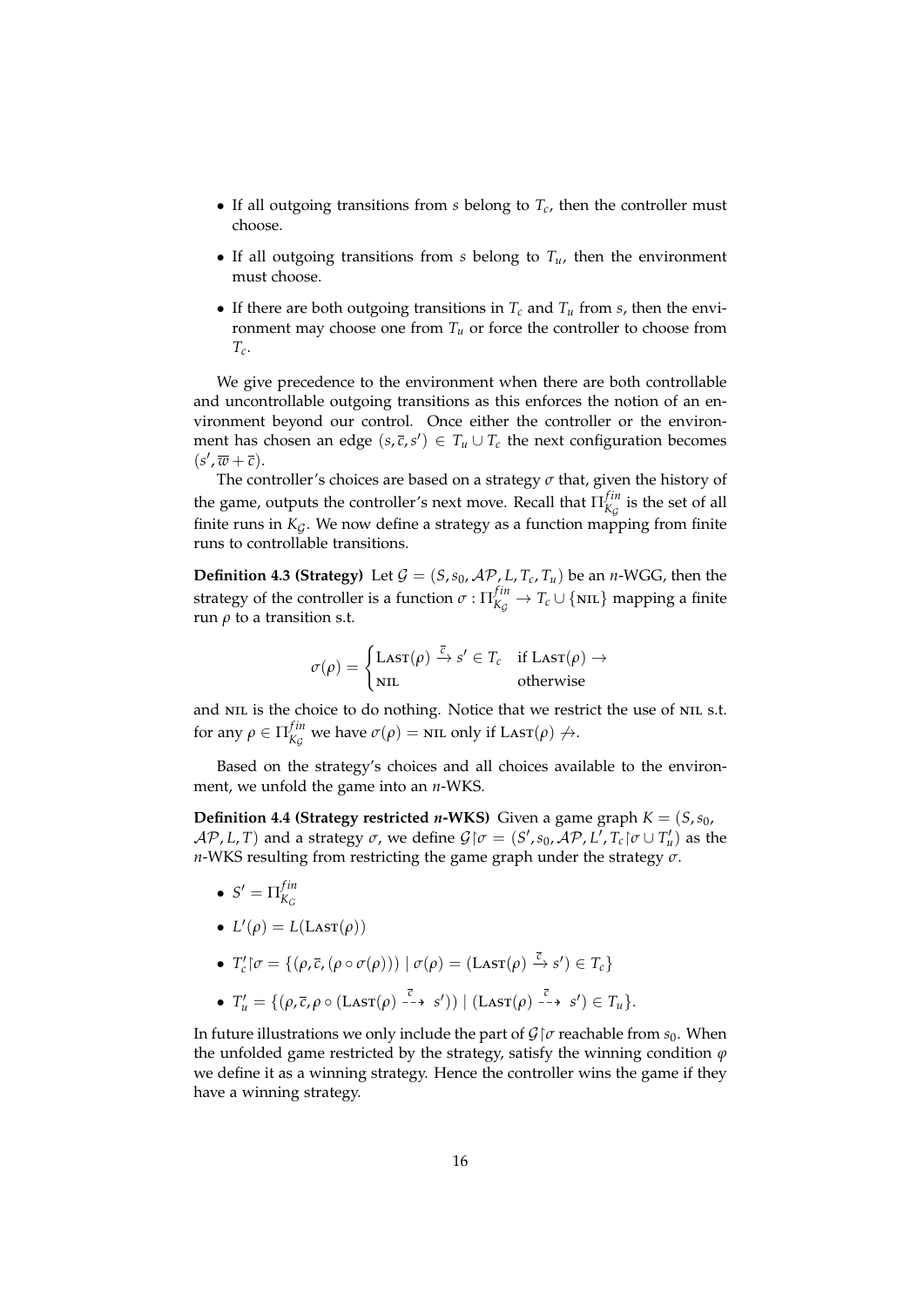**Definition 4.5 (Winning Strategy)** The strategy *σ* is a *winning strategy* over the game  $(G, \varphi)$  iff  $G \mid \sigma, s_0 \models_{0^n} \varphi$ , where  $G = (S, s_0, \mathcal{AP}, L, T_c, T_u)$  and  $\varphi$  is a cb-WCTL formula.

In Example 3 we return to the introductory scenario presented in Section 1.1 with a simpler specification. We determine a winning strategy for the resulting game and illustrate how model checking relates on the strategy restricted *n*-WKS.

# **Example 3 (Strategy Unfolding)**

*Let*  $G = (S, s_0, AP, L, T_c, T_u)$  *be the n-WGG originally presented in Section 1.1 (repeated in Figure 5 for convenience) and let*  $AX(AX(EX(\#1 \le 0 \land \#2 \ge 50)))$  *be the winning objective expressed as an cb-WCTL formula.*



**Figure 5:** Model of investment scheme

*Then our goal is to plan our investment so that no matter what our first two steps are there exists a transition leading to a state where we have no losses and a 50 units earning. For this purpose we define the following strategy:*

$$
\sigma(s_0) = s_0 \xrightarrow{(0,0,0)} s_1 \qquad \qquad \sigma(s_0 \xrightarrow{(0,0,0)} s_1) = s_1 \xrightarrow{(0,0,1)} s_2
$$

*for the remainder of the runs we simply assign transitions arbitrarily. Given the strategy σ we can now construct the strategy restricted n-WGG* G*σ which is illustrated below in Figure 6.*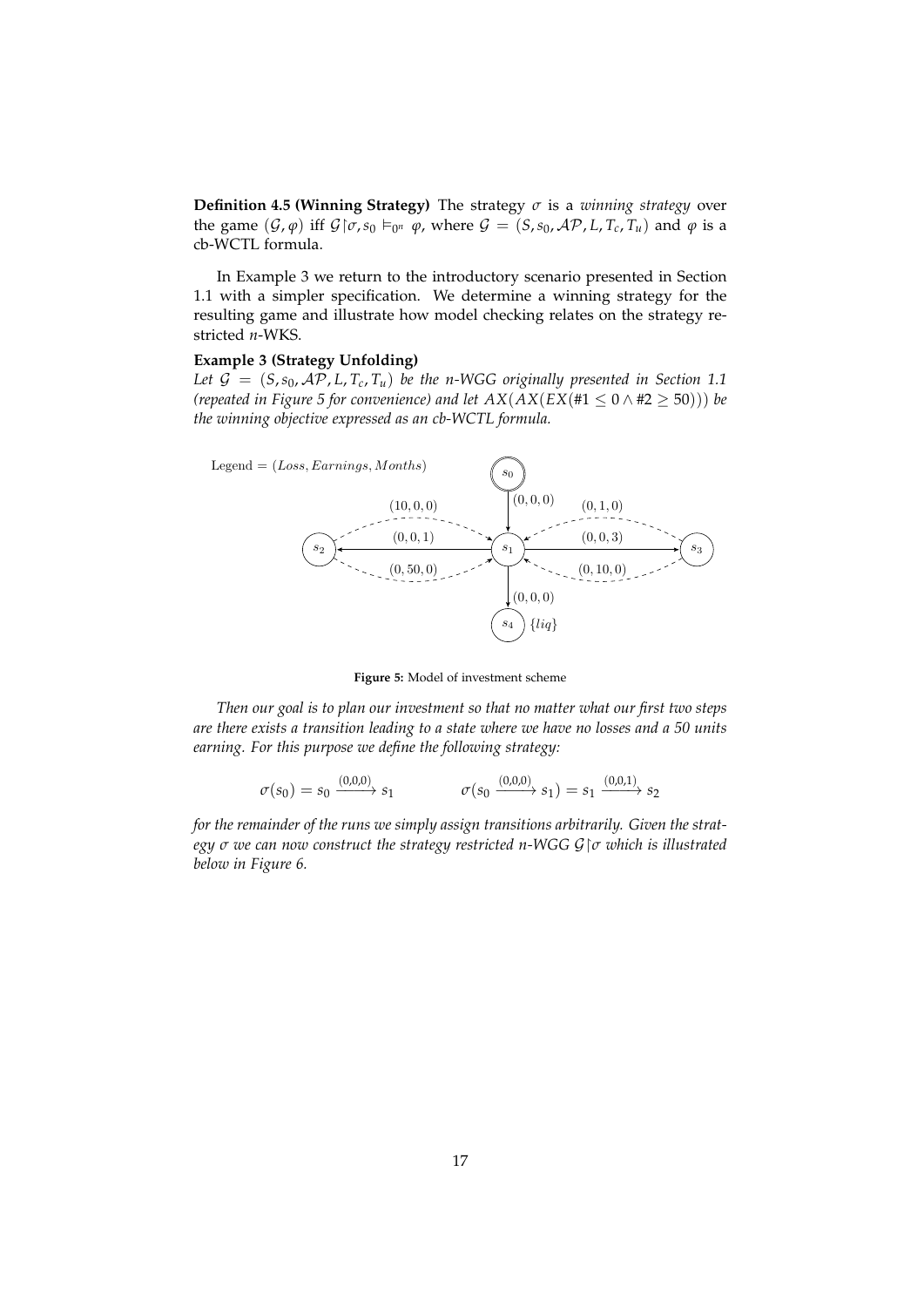

**Figure 6:** Strategy restricted *n*-WGG  $\mathcal{G}$  |  $\sigma = (S', s_0, \mathcal{AP}, L', T_c$  |  $\sigma \cup T'_u$  |

*To show that σ is winning we must have that for all runs of length two, it is possible to take a transition leading to a state with no losses and earnings of 50*  $1$ ,  $2p$  is example our strategy imposes that we choose the transition  $s_1 \xrightarrow{(0,0,1)} s_2$ , *representing the high risk investment, and then the only run of length two is,*

$$
\rho = s_0 \xrightarrow{(0,0,0)} s_1 \xrightarrow{(0,0,1)} s_2
$$

*and we have that*  $cost(\rho) = (0, 0, 1)$ *. Now there are two possible outgoing transitions*  $s_2 \xrightarrow{(10,0,0)} s_1$  and  $s_2 \xrightarrow{(0,50,0)} s_1$ , both uncontrollable and thus both part of the strategy *restricted n-WKS. As the second transition does not generate any losses and 50 units of earnings, we have that σ is indeed a winning strategy for the game* (G, *ϕ*) *as*  $G[\sigma, s_0 \vDash_{0^n} AX(AX(EX(\#1 \leq 0 \land \#2 \geq 50))).$ 

We have now introduced the notion of a game and a winning strategy and are ready to define the synthesis problem.

**Definition 4.6 (Synthesis Problem)** Let  $(G, \varphi)$  be a *n*-WG where  $K = (S, s_0,$ AP, *L*, *T*) is an *n*-WGG and *ϕ* is a cb-WCTL formula. The *synthesis problem* is to decide if there is a strategy  $\sigma$  s.t.  $\mathcal{G}\vert \sigma$ ,  $s_0 \vDash_{0^n} \varphi$ .

The synthesis problem is then the question of whether there exist a strategy s.t. a specification is satisfied on the computation tree resulting from applying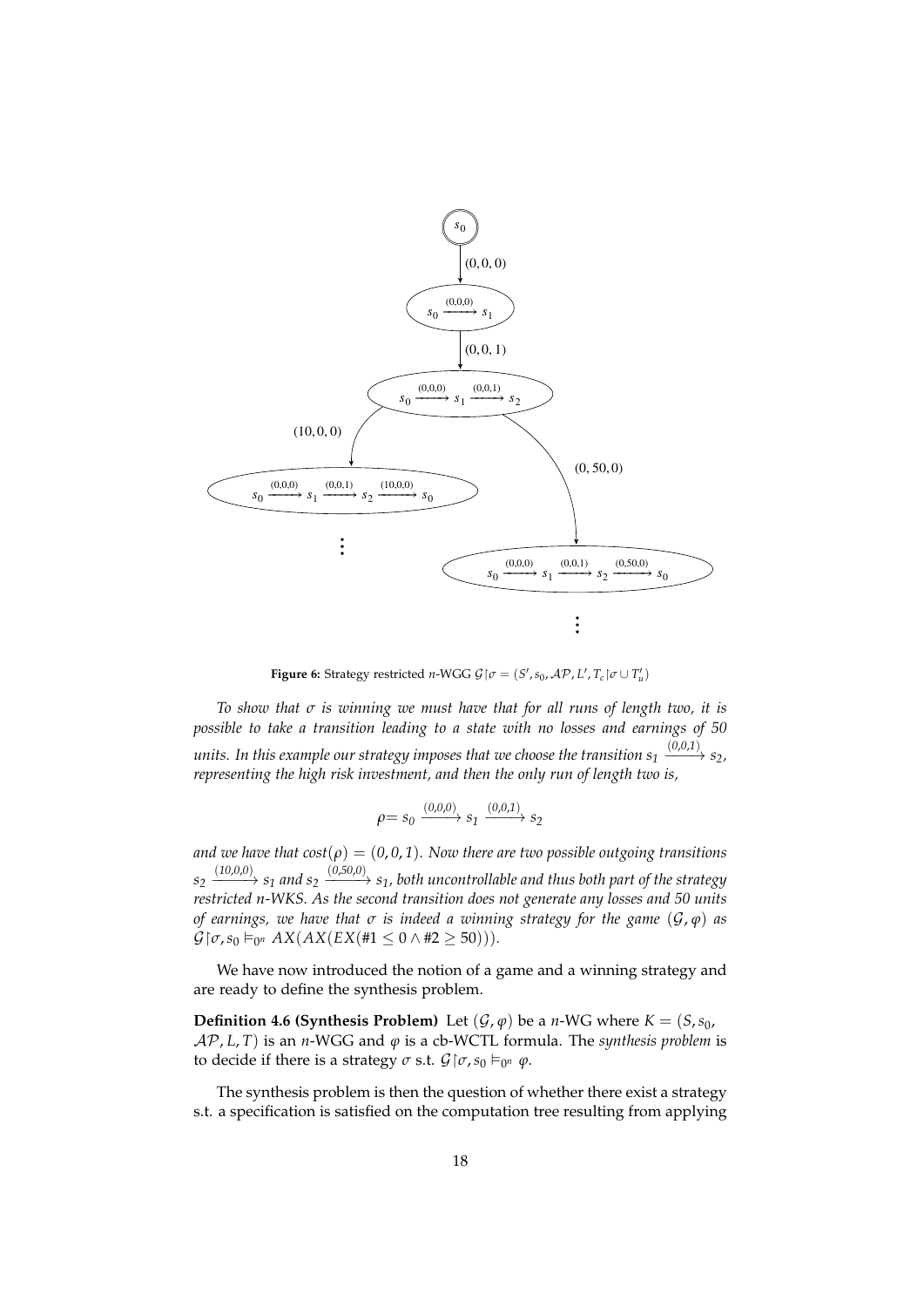the strategy. As all possible branches are now important to the existentially or universally quantified formula, intuitively it does not make sense to talk about a specific strategy for the environment.

#### **Example 4 (Motivating Example Formalised)**

*With n-WGs we can now express the motivating example presented in Section 1.1 as a synthesis problem. Recall the informal objective "Within a year, can we achieve earnings of at least 600 units, while never experiencing a loss of more than 30 units over a period of 6 months." While this specification is slightly ambiguous we interpret the 600 unit earnings as optimistic case, achievable if the environment cooperates. We specify this part of the objective as the cb-WCTL formula*  $\varphi_1$ *.* 

$$
\varphi_1 = EF(\text{\#2} \ge 600 \land \text{\#3} \le 12 \land \{liq\})
$$

*The specification is read as follows: Is there any possibility that can earn at least 600 units (component two is larger or equal to 600) within a year (component three is smaller or equal to 12) and be at a state where we liquidate our assets (*{*liq*}*)?*

*For the second part of the informal objective, we must ensure that we do not end up losing more than 30 units within 6 months. This requirement is specified in ϕ*<sup>2</sup> *as an invariant property which, given fresh values for the first and third vector, ensures that component one is below 30 until component three is above 6.*

$$
\varphi_2 = AG(reset \# \{1,3\} \ in \ (A(\#1 \leq 30)U(\#3 \geq 6))
$$

*Now our final specification is simply the conjunction of these requirements.*

$$
\varphi=\varphi_1\wedge\varphi_2
$$

*The synthesis problem is then to find a strategy*  $\sigma$  *<i>s.t.*  $\mathcal{G} \mathcal{G} \circ \sigma$ ,  $s_0 \vDash_{0^n} \varphi$ .

#### *4.2. Strategy Memory Requirements*

In Definition 4.3 we have introduced what we refer to as a *full memory strategy* where each decision is based on the full run leading to the current state. For reachability and safety games it is known that so called memoryless strategies, which only take the current state into account, are sufficient [22]. We will later demonstrate that when adding the current cost to the state information, this is also sufficient for weighted reachability games.

In contrast the memory needed for expressing a winning strategy increases when we consider a larger subset of the cb-WCTL logic. Even if one considers expanding the memory required to a sequence of visited states, this is not always sufficient to define a winning strategy. To demonstrate this we refer to Example 5.

# **Example 5 (Memory requirements)**

*Let* (G, *ϕ*) *be a n-WG where the n-WGG* G *is illustrated in Figure 7 and the winning condition is the formula*  $\varphi = \varphi_1 \wedge \varphi_2$  *where*  $\varphi_1 = EX(AF(\#1 = 4 \wedge \alpha))$  *and*  $\varphi_2 = EX(AF(\#1 = 4 \land \beta)).$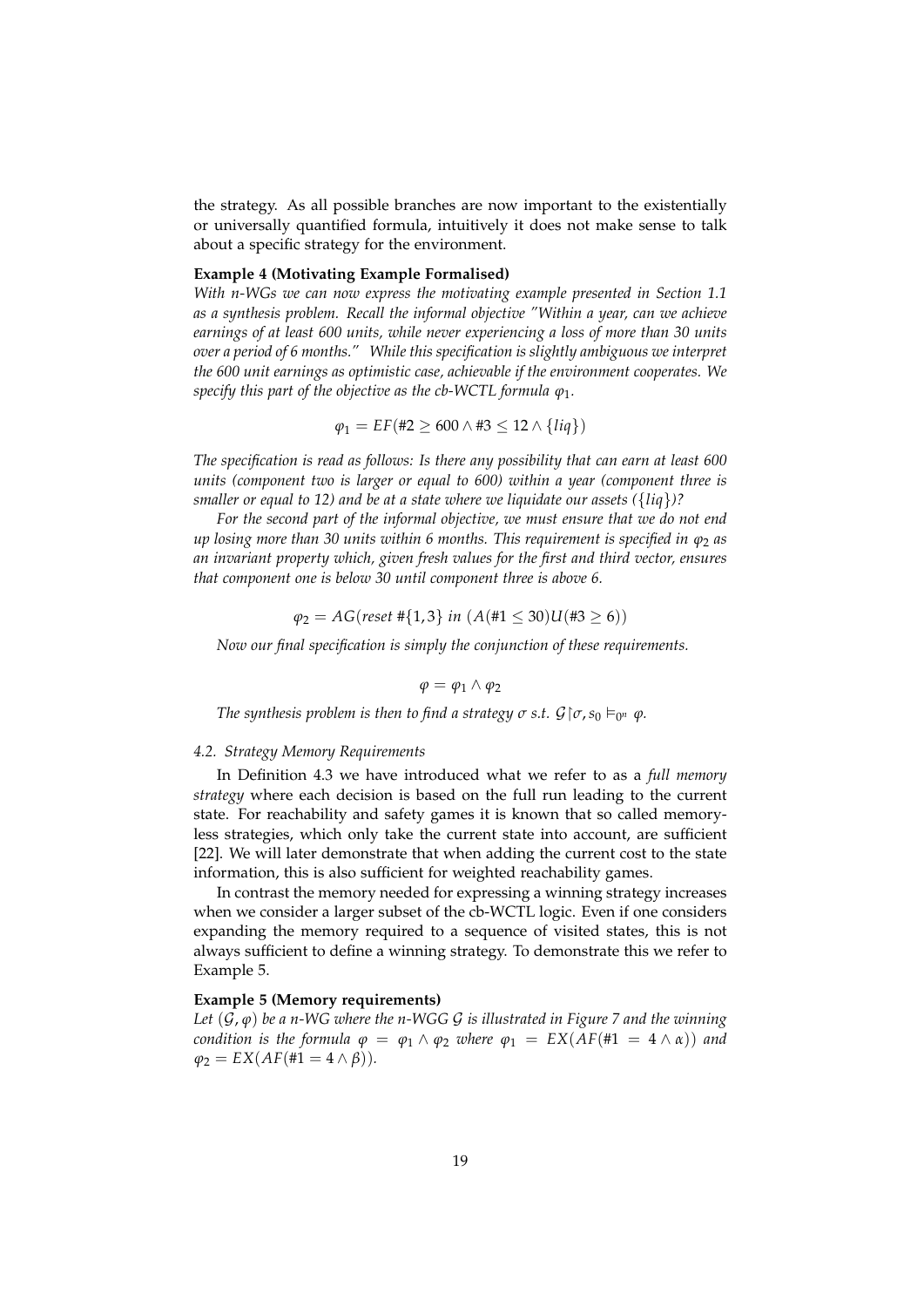

**Figure 7:** Illustrating memory requirements

*It is relatively easy to verify that as both s<sub>0</sub>*  $\stackrel{(1)}{\longrightarrow}$  *s<sub>1</sub> and s<sub>0</sub>*  $\stackrel{(2)}{\longrightarrow}$  *s<sub>1</sub> are part of the resulting strategy restricted game graph, then there exist a winning strategy. To illustrate consider the strategy*  $\sigma$  *where given transition*  $s_0 \xrightarrow{(1)} s_1$  *the strategy choice* is  $s_1 \xrightarrow{(2)} s_2$  followed by  $s_2 \xrightarrow{(1)} s_3$ . This will result in a branch fulfilling the sub*formula ϕ*1*. The strategy then chooses the opposite combination given the transition*  $s_0 \stackrel{(2)}{\longrightarrow} s_1$ , fulfilling the second subformula  $\varphi_2$ .

*In order to define such a strategy we need to remember both the part of the run consisting of uncontrollable transitions (which causes the branching) as well as the current state. Let us shortly argue this point in relation to the presented game. For the winning condition to be satisfied, we need to be able to visit both s*<sup>3</sup> *and s*<sup>4</sup> *with the cost* 4*. Thus at the position* (*s*2, 3) *the strategy must able to make different choices. Here the current configuration as well as the sequence of states is identical. The only identifying piece of memory is the particular uncontrollable transitions chosen. Without this information we are forced to make the same choice every time we reach* (*s*2, 3)*, and we are thus not able to satisfy the formula.*

#### *4.3. Decidability of Upper-bounded WCTL Synthesis*

We find that if we restrict the logic to upper-bounds on the temporal operators and require that all infinite runs of the game graph increase the cost components w.r.t. those upper-bounds, we achieve a simple decidability result for the resulting synthesis problem. First we formally define the new logic as follows:

**Definition 4.7 (Upper-bounded WCTL (ub-WCTL))** We define an ub-WCTL formula as a cb-WCTL formula where the temporal operators have upperbounds. We use the following syntax abbreviations:

$$
E(\varphi_1)U_{(e \leq c)}(\varphi_2) \equiv E(\varphi_1)U(\varphi_2 \land (e \leq c)) \qquad EF_{(e \leq c)}(\varphi) \equiv EF(\varphi \land (e \leq c))
$$
  

$$
A(\varphi_1)U_{(e \leq c)}(\varphi_2) \equiv A(\varphi_1)U(\varphi_2 \land (e \leq c)) \qquad AF_{(e \leq c)}(\varphi) \equiv AF(\varphi \land (e \leq c))
$$

$$
AG_{(e \le c)} \varphi \equiv AG((e \le c) \implies \varphi)
$$
  

$$
EG_{(e \le c)} \varphi \equiv EG((e \le c) \implies \varphi)
$$

We define the set of all upper-bounds ( $e \le c$ ) on the temporal operators in a ub-WCTL formula  $\varphi$  as  $UB(\varphi)$ . Whenever there exist a bounded expression  $(e \bowtie c) \in UB(\varphi)$  and #*i* is part of the expression *e* we say that the component #*i* is bounded in *ϕ*.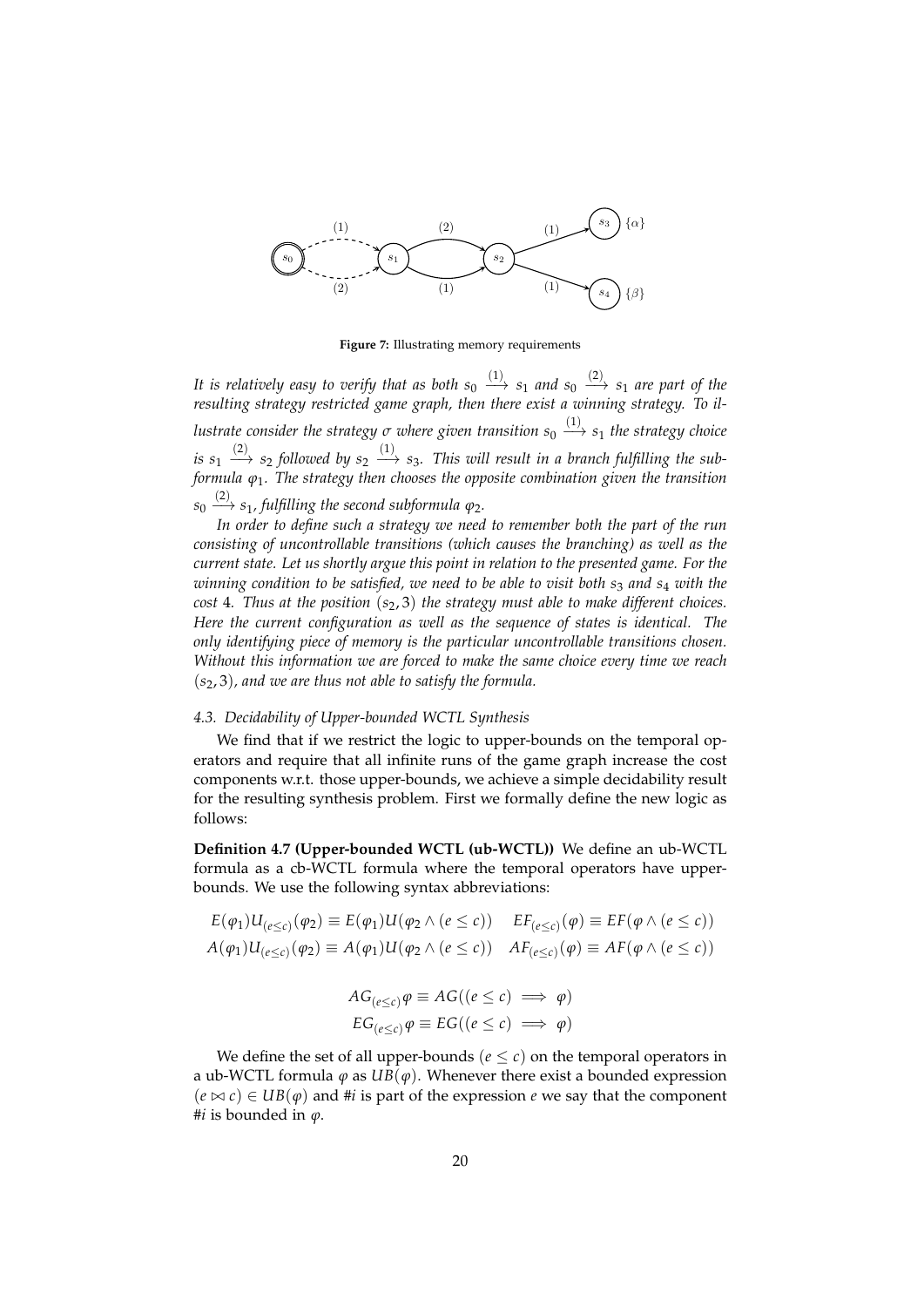Based on an ub-WCTL formula, we can now impose a restriction on the model, s.t. all cycles have to increase in all upper-bounds expressed in the formula.

**Definition 4.8 (Cost-convergent** *n***-WKS)** We say that a *n*-WKS *K* is *cost convergent* w.r.t. a ub-WCTL  $\varphi$  if for all cycles  $(\rho_c = s \rightarrow^+ s) \in \Pi_K^{fin}$  $\binom{m}{K}$  and for all  $1 \leq i \leq n$  where #*i* is bounded there exists a position *j* s.t.  $\rho_c(j) \stackrel{\bar{c}}{\rightarrow} \rho_c(j+1)$ where  $\overline{c}[i] > 0$ .

Together these restrictions allow us to state the following result.

# **Theorem 5 (Decidability of ub-WCTL synthesis)**

*Given an n-WG* (G, *ϕ*) *where ϕ is an ub-WCTL formula and K*<sup>G</sup> *is a cost convergent n-WKS w.r.t. ϕ, then the synthesis problem is decidable.*

*Proof.* We define two strategies  $\sigma$  and  $\sigma'$  as *n*−equivalent, denoted  $\sigma =_n \sigma'$ iff  $\sigma(\rho) = \sigma'(\rho)$  for all input  $\rho$  of length  $n \in \mathbb{N}_0$ . We now argue that for cost convergent games there exist a sufficiently large number *n* s.t. if  $\sigma =_n \sigma'$  then  $\mathcal{G}\upharpoonright \sigma$ ,  $s \vDash_{\overline{w}} \varphi$  iff  $\mathcal{G}\upharpoonright \sigma'$ ,  $s \vDash_{\overline{w}} \varphi$ .

To find the number *n* we first identify the largest bound in the formula  $gb = max({c | (e \le c) \in UB(\varphi)}$ . By Definition 4.8 we know that for all cycles the cost increases in all bounded components. By the semantics, we have that whenever the cost of a run reaches some upper-bound ( $e \leq c$ ) then any formula containing this (or a more strict) bound, becomes either trivially false (reachability) or trivially true (safety). As any cycle contains at most |*S*| states then  $(|S| \times gb)$  number of steps will ensure that all bounds are reached. Of course any subformula  $\varphi'$  can be prefixed with the reset operator, which naturally resets (and thus in effect extends) the length of the run required to determine *ϕ* 0 . However, as each reset only affects a specific subformula, then for the formula  $\varphi$  we arrive at the following length  $n = (|S| \times gb \times |Sub(\varphi)|)$ .

We can now simply enumerate every possible strategy up to *n* steps and verify the formula on the strategy restricted *n*-WKS using the model checking result from Theorem 4.

While this provides us with a decidability result for a logic which allows nesting of all CTL operators and the use of both lower- and upper-bound as propositions, it is also limiting as it requires upper-bounds on the temporal operators. In the following section we look at a subset of the cb-WCTL, which does not require a upper-bound or cost convergence in the model.

# **5. Synthesis of Weighted Reachability**

In this section we investigate the synthesis problem for a reachability subset of cb-WCTL, where there are no restrictions on the logic or the model. We show that the synthesis problem for this reachability logic is EXPTIMEcomplete and provide an on-the-fly algorithm for calculating the winning strategy if one exist.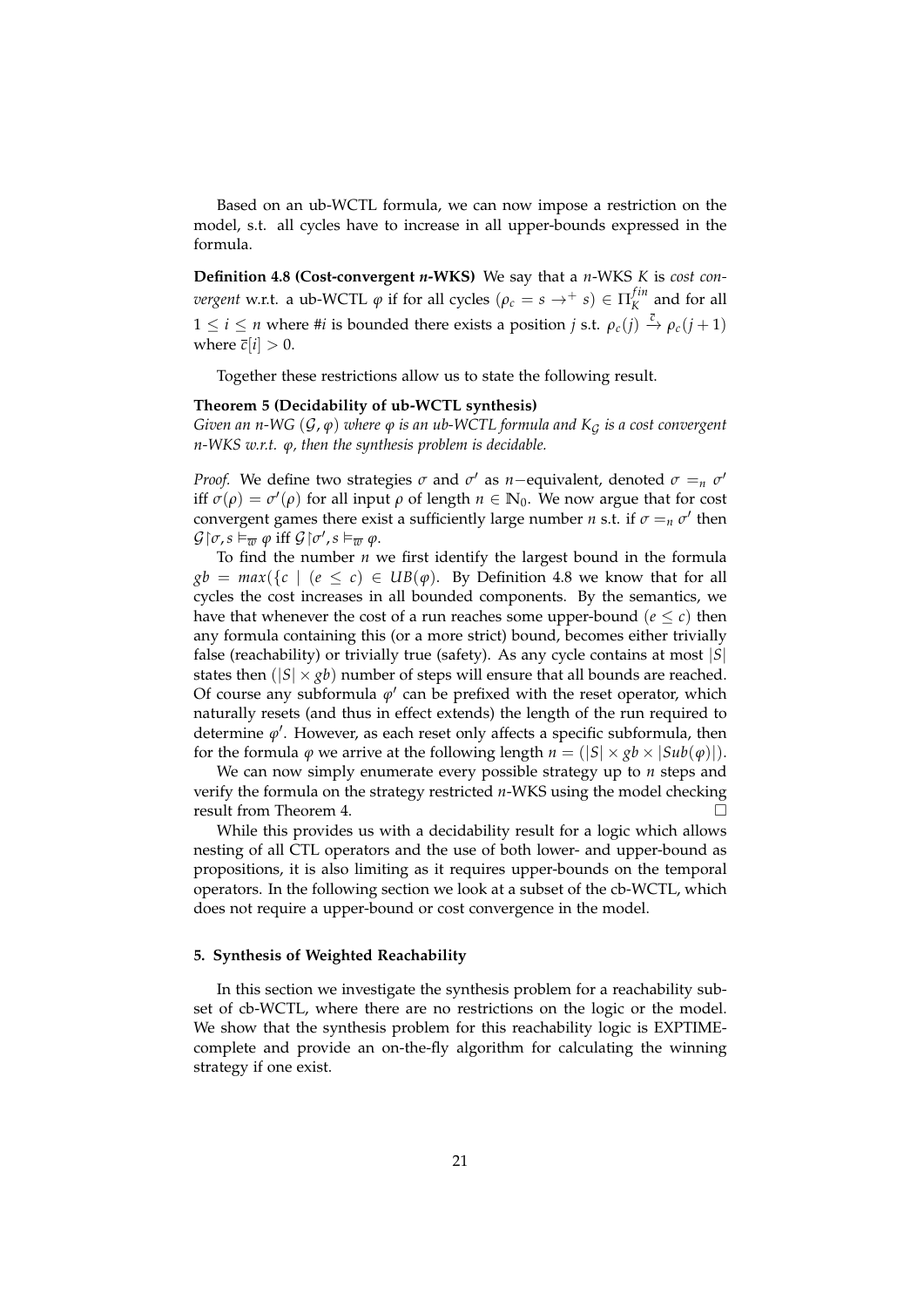**Definition 5.1 (Weighted Reachability)** We define the reachability subset Weighted Reachability (WReach) as cb-WCTL with the following syntax:

$$
\varphi := AF\psi
$$
  

$$
\psi := a \mid \neg a \mid (e \bowtie c) \mid \psi_1 \wedge \psi_2 \mid \psi_1 \vee \psi_2
$$
  

$$
e := c \mid \#i \mid e_1 \oplus e_2
$$

where  $a \in AP$ ,  $\bowtie \in \{<,\leq,-\geq,\geq\}$ ,  $c \in \mathbb{N}_0$ , and  $1 \leq i \leq n$  is a component index in a vector.

We define a *WReach game* as a game  $(G, \varphi)$  where G is *n*-WGG and  $\varphi$  is a WReach formula.

#### *5.1. Dependency Graphs*

Given the complexity of the problem it is preferable that the solution works on-the-fly. We propose a reduction from the synthesis problem for WReach games to the problem of calculating the minimum fixed-point assignment of a dependency graph.

**Definition 5.2 (Dependency graph)** A dependency graph is a tuple  $G = (V, E)$ where

- *V* is a finite set of nodes and
- $E \subseteq V \times \mathcal{P}(V)$  is a finite set of hyper-edges.

Given a hyper-edge  $e = (s, T) \in E$  we say that  $s \in V$  is the source node and *T*  $\subseteq$  *V* is the set of target nodes.

An assignment of a DG  $G = (V, E)$  is a function  $A : V \rightarrow \{0, 1\}$  that assigns value 0 (false) or 1 (true) to each node in the graph. We assume an ordering  $\subseteq$  of assignments s.t.  $A_1 \subseteq A_2$  whenever  $A_1(v) \leq A_2(v)$  for all  $v \in V$ . The set of all assignments is denoted A and clearly  $(A, \square)$  is a complete lattice. Given the monotonic function  $F : A \rightarrow A$  defined as:

$$
F(A)(v) = \bigvee_{(v,T)\in E} \bigwedge_{u\in T} A(u)
$$

then by Knaster-Tarski we have that there exist a minimum fixed-point assignment denoted  $A_G^{min}$ . A pre fixed-point assignment of *G* is an assignment *A* where it holds for every  $(v, T) \in E$  that if  $A(u) = 1$  for all  $u \in T$  then  $A(v) = 1$ . To compute the minimum fixed-point assignment we apply *F* repeatedly on the assignment starting with  $F(A^0)$  where  $A^0$  is defined s.t.  $A^0(v) = 0$  for all *v* ∈ *V*.

In [15] Liu and Smolka provide a local algorithm for calculating the minimal fixed-point assignment of a finite dependency graph, and show that this algorithm runs in linear time in the size of the graph.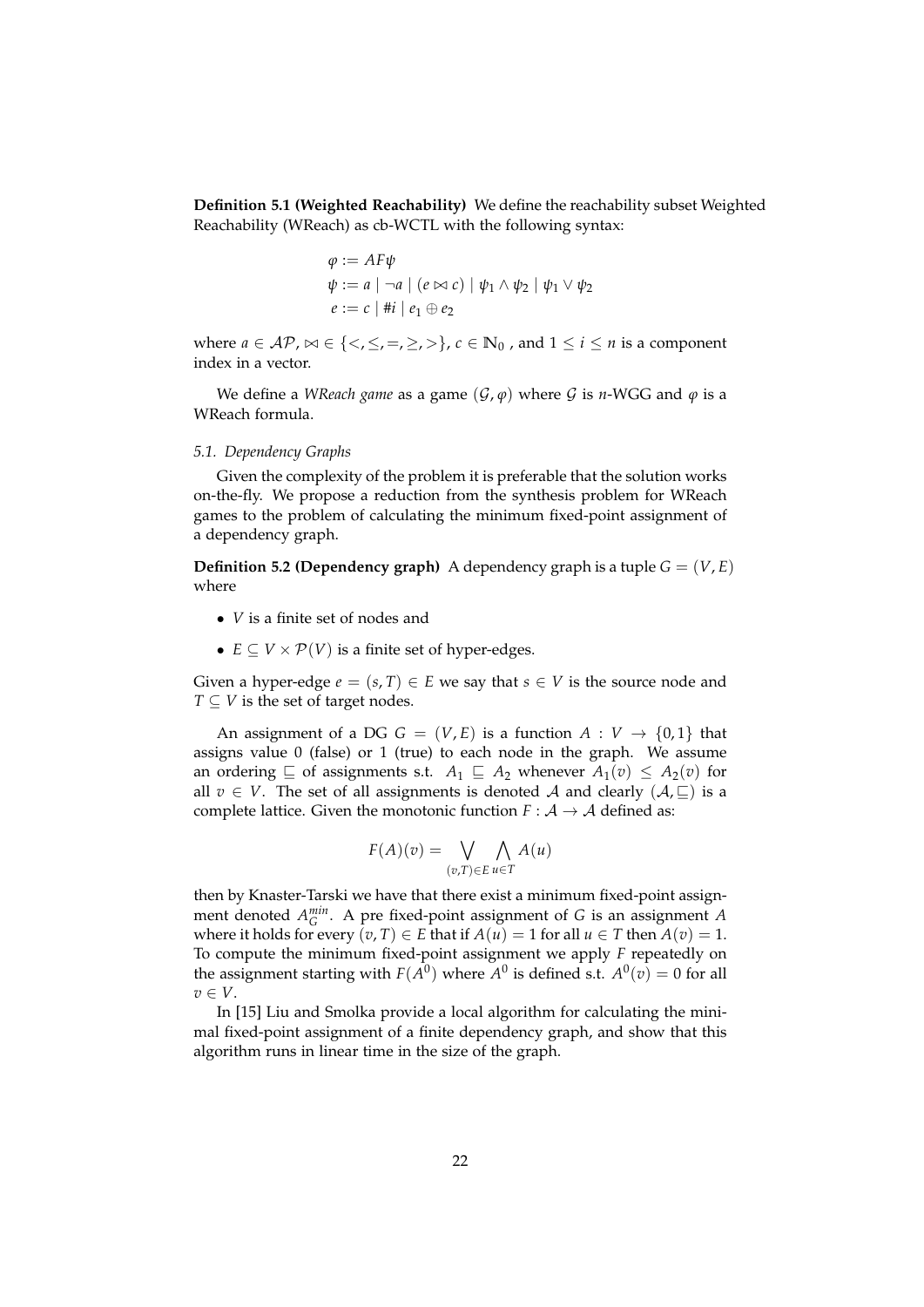#### *5.2. Encoding of the WReach Synthesis Problem*

We now provide an encoding of an *n*-WG into a finite dependency graph. Given a finite game  $(G, AF\psi)$  where  $G = (S, s_0, AP, L, T_c, T_u)$  is an *n*-WGG and *AFψ* is an WReach formula we construct a dependency graph *G* s.t. the initial node is  $\langle (s_0, 0^n), AF\psi \rangle$ . The rules for generating the successors are defined Figure 8.



**(a)** Propositions **(b)** Choosing the strategy given the configuration  $(s, \overline{w})$ 



**(c)** Encoding of the full *AFψ* based on the chosen transition *t*



**(d)** Encoding of the full *AFψ* when there are no controllable transitions

**Figure 8:** Encoding of WReach games

In Figure 8a we illustrate the case where we directly evaluate the propositions  $\psi$  given the current position  $(s, \overline{w})$ . In Figure 8b we have the case where there is some controllable transition to choose as the strategy given the position  $(s, \overline{w})$ . The moves of the game are then to check whether player 1 has already won (if  $s \vDash_{\overline{w}} \psi$ ) or explore all possible strategies. In Figure 8c we then take the strategy into account and explore all new reachable configurations of the game. The last Figure 8d shows the case where given the position  $(s, \overline{w})$ there is no outgoing controllable transition. Again we check if player 1 has already achieved the objective or explore all reachable configurations of the game, in relation to the full formula.

Notice that even in a finite game a step-wise unfolding can be infinite, as the cost of cycle can increase infinitely. To ensure a finite representation we apply *Cut* to the cost of the successors. To illustrate this approach we return to the motivating example presented in Section 1.1 in Example 6 where we show the encoding to dependency graphs.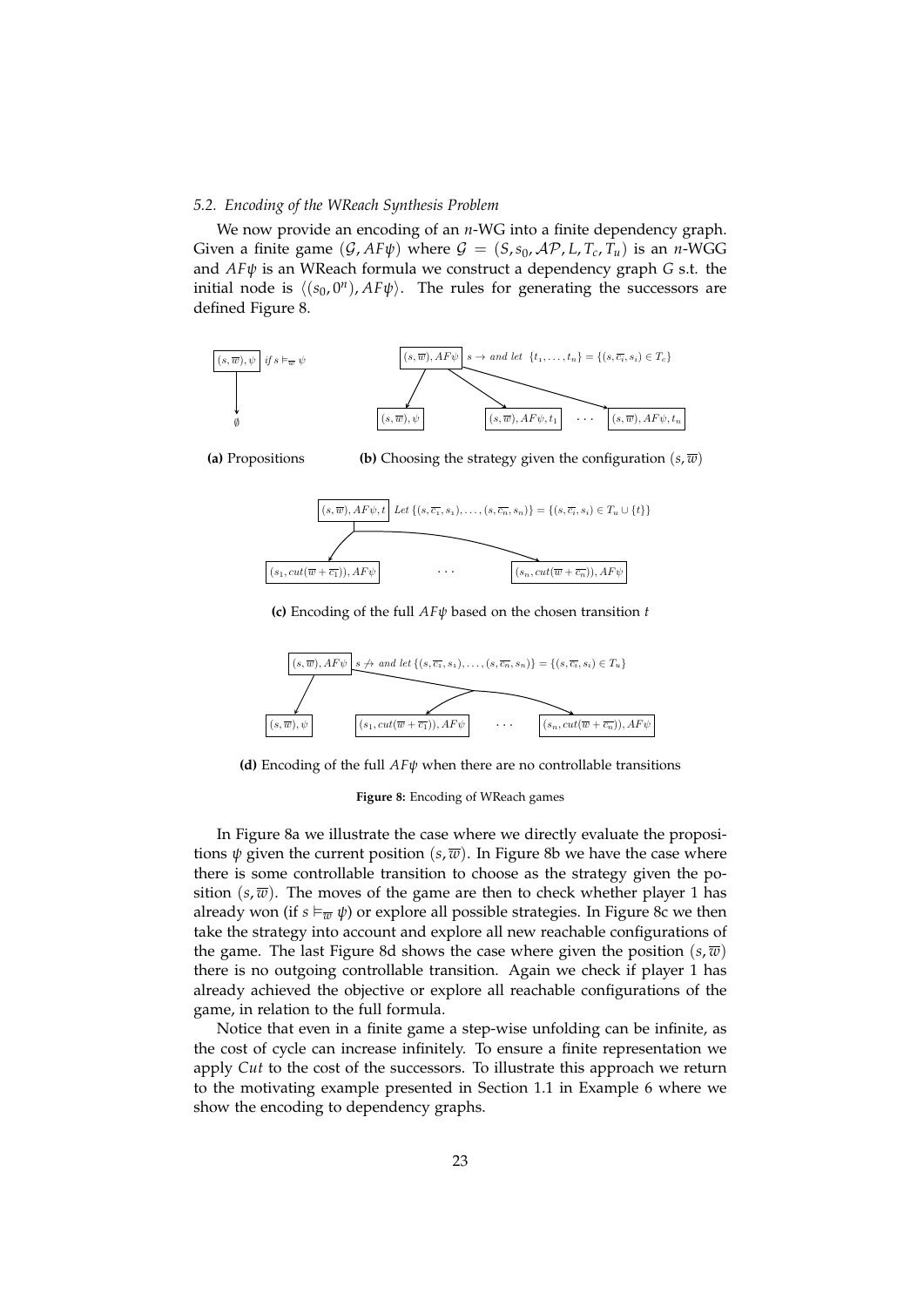# **Example 6 (Encoding of WReach game)**

*Let* (G, *ϕ*) *be a WReach game where* G *is the n-WGG presented in Section 1.1 and*  $\varphi = AF$ (#1 ≤ 0 ∧ #2 ≥ 4 ∧ #3 ≤ 12 ∧ {*liq*}) *is a WReach formula.* 

*Then the dependency graph G illustrated in Figure 9 is based on the game*  $(G, \varphi)$ *with root*  $\langle (s_0, (0, 0, 0)), \varphi \rangle$  *where the successors are defined by the rules in Figure 8. To simplify the illustration we omit the intermediate nodes generated in Figure 8b and jump directly to the position we get from taking the chosen transition illustrated in Figure 8c.*

 $\psi = (\{liq\} \land \#1 \leq 0 \land \#2 \geq 4 \land \#3 \leq 12)$ 

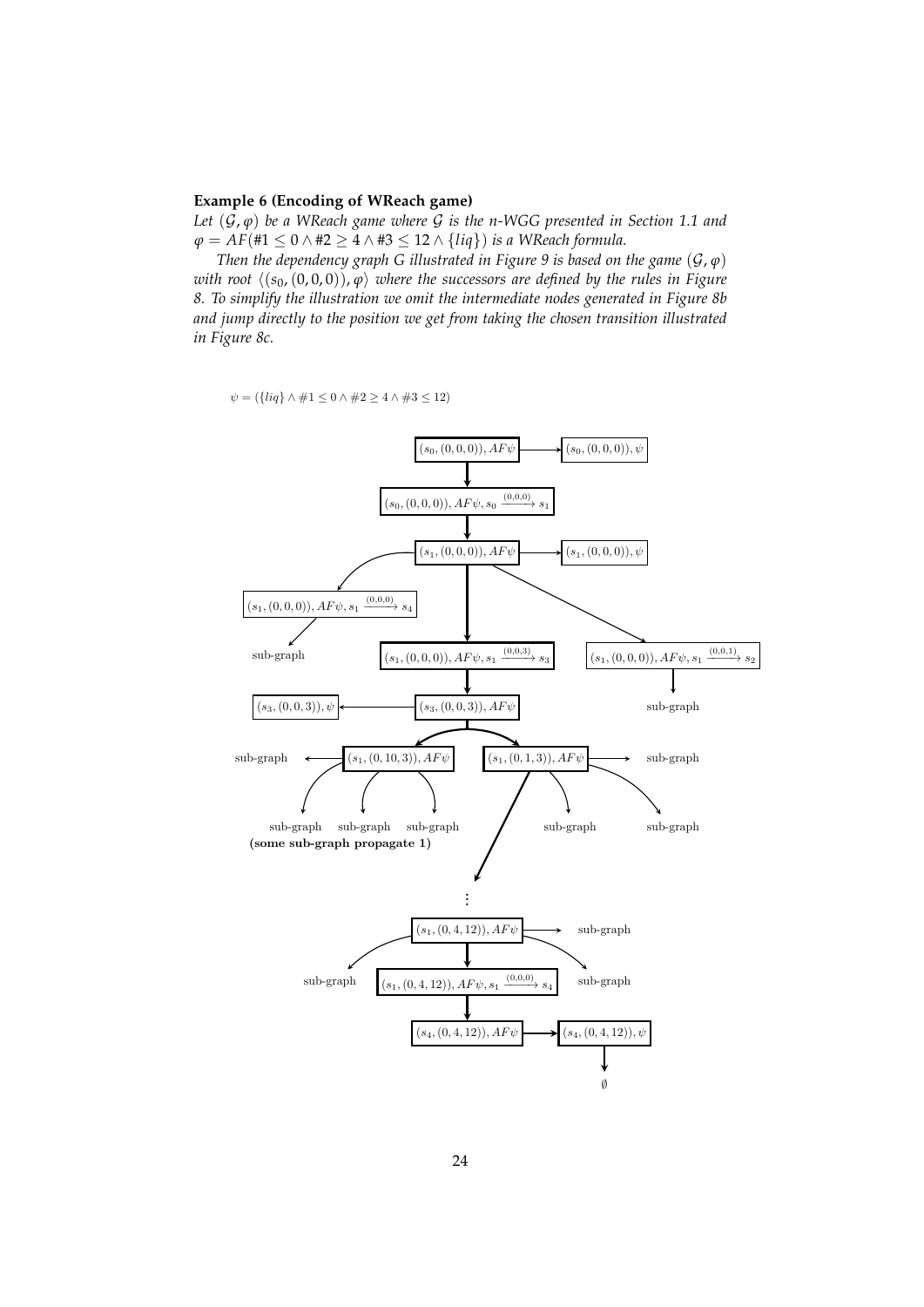**Figure 9:** Dependency graph *G* with root  $\langle (s_0,(0,0,0)), AF(\#1 \le 0 \land \#2 \ge 4 \land \#3 \le 12 \land \{liq\})\rangle$ 

*Intuitively then whenever a node*  $\langle (s, \overline{w}) \rangle$ ,  $\varphi \rangle$  *has the value 1, then there is a winning strategy from the position*  $(s, \overline{w})$  *for the winning condition*  $\varphi$ *.* 

*To simplify the definition of the strategy we only give the position as the input. Thus by following the one assignment of the dependency graph we get the following strategy*

$$
\sigma(\rho) = \begin{cases}\ns_0 \xrightarrow{(0,0,0)} s_1 & \text{if last}(\rho) = s_0 \\
s_1 \xrightarrow{(0,0,3)} s_3 & \text{if last}(\rho) = s_1 \text{ and } \text{cost}(\rho)[3] \leq 9 \\
s_1 \xrightarrow{(0,0,0)} s_4 & \text{if last}(\rho) = s_1 \text{ and } \text{cost}(\rho)[3] > 9\n\end{cases}
$$

*Notice that we chose the strategy s.t. we always choose the low risk investment. Based on this strategy we can now construct the strategy restricted n-WKS* G*σ and verify that*  $G[\sigma, s_0 \vDash_{0^n} AF(\#1 \le 0 \land \#2 \ge 4 \land \#3 \le 12 \land \{liq\}).$ 

# **Lemma 6**

*Given a finite WReach game* (G, *AFψ*) *then the dependency graph G with root*  $\langle (s, \overline{w}), AF\psi \rangle$  constructed by the rules in Figure 8 is finite.

*Proof.* We have that a node in the graph  $\langle (s, \overline{w}), \varphi \rangle$  consist of a configuration  $(s, \overline{w})$  and either the entire formula  $AF\psi$  or the evaluable part of the formula *ψ*. Additionally the nodes of the type  $\langle (s, \overline{w})$ , *AFψ* $\rangle$  can be decorated with a controllable transition. This gives us the following total number of configurations  $(|S| \times |\{cut(\overline{w}) \mid \overline{w} \in \mathbb{N}_0^n\}| \times |T| \times 2)$ .

#### **Theorem 7 (Encoding correctness)**

*Let*  $(G, AF\psi)$  *be a finite WReach game where*  $G = (S, s_0, AP, L, T_c, T_u)$  *is an n-WGG, s* ∈ *S* and  $\overline{w}$  ∈  $\mathbb{N}_0^n$ . Let G be the constructed dependency graph with root  $\langle (s, \overline{w}), AF\psi \rangle$ . Then there exists a strategy  $\sigma$  *s.t.*  $\mathcal{G}[\sigma, s \vDash_{\overline{w}} AF\psi$  iff  $A_G^{min}(\langle (s, \overline{w}), AF\psi \rangle)$  = 1*.*

*Proof.* First we consider the direction from left to right. Let  $\sigma$  be a strategy s.t.  $\mathcal{G}[\sigma = (S', s_0, \mathcal{AP}, L', T_c[\sigma \cup T_u'])$  and  $\mathcal{G}[\sigma, s \vDash_{\overline{w}} AF\psi$  then we show that  $A_G^{min}(\langle(s,\overline{w}),AF\psi\rangle) = 1$ . By the semantics we have that  $\mathcal{G}[\sigma,s\models_{\overline{w}} AF\psi$  if there exist some smallest  $j \ge 0$  s.t. for all maximal runs  $(\rho = \rho_0 \stackrel{\overline{c_1}}{\longrightarrow} \rho_1 \stackrel{\overline{c_2}}{\longrightarrow} \rho_2 \dots) \in$  $\Pi_{\mathcal{G}|\sigma}^{Max}$  where  $\rho_0 = s$  then  $\rho_i \vDash_{\overline{w} + cost_\rho(i)} e$  for some  $i \leq j$ . Hence all maximal runs satisfy the property within *j* steps. Then by the semantics we have that for all  $transitions (s, \overline{c}, (s \circ (s, \overline{c}, s'))) \in T_u' \cup T_c \, \sigma then \, \mathcal{G} \, \sigma, (s \circ (s, \overline{c}, s')) \models_{\overline{w} + \overline{c}} AF\psi$ within *j* − 1 steps. We proceed by induction of *j*:

- *j* = 0 then we have that *s*  $\models_{\overline{w}} e$  and by Figure 8d and by Figure 8b we have that there exists a hyper-edge  $({\langle(s,\overline{w}),AF\psi \rangle},{\langle(s,\overline{w}),e \rangle})$  and as the condition  $s \vDash_{\overline{w}} e$  is fulfilled we have that there is a single outgoing edge leading to the empty set. Hence we have that  $A^{min}(\langle (s, \overline{w}), e \rangle) = 1$ .
- $j > 0$  then either  $\sigma(s) = \text{NIL}$  and then by Figure 8d we have that there is a hyper-edge  $(\langle (s, \overline{w}), AF\psi \rangle \{ \langle (s_i, \overline{c_i} + \overline{w}), AF\psi \rangle \mid (s, \overline{c_i}, s_i) \in T_u \})$  and by the induction hypothesis on j all target nodes have the assignment 1,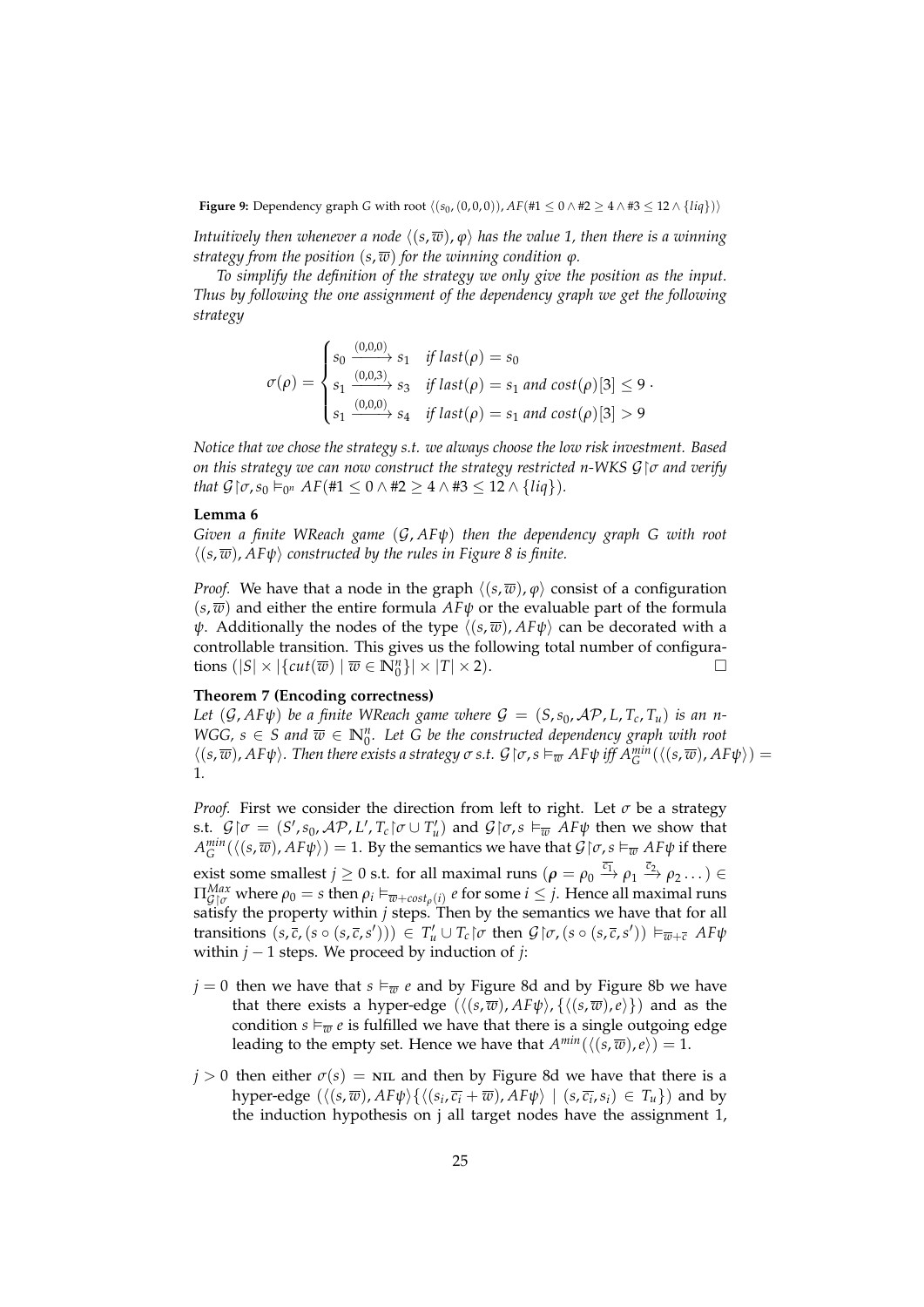hence  $A^{min}(\langle (s, \overline{w}), AF\psi \rangle) = 1$ . Otherwise  $\sigma(s) = (s, \overline{c_j}, s_j) \in T_c$  and then by Figure 8b there exist a hyper-edge going to the target state  $\langle (s, \overline{w}), AF\psi^{(s, \overline{c_j}, s_j)} \rangle$ . From this node we have the following hyper-edge  $(\langle (s,\overline{w}),AF\psi^{(s,\overline{c_j},s_j)}\rangle\{\langle (s_j,\overline{c_j}+\overline{w}),AF\psi\rangle\cup\{\langle (s_i,\overline{c_i}+\overline{w}),AF\psi\rangle\mid (s,\overline{c_i},s_i)\in$  $T_u$ }). By the induction hypothesis on *j* all target nodes have the assignment 1, hence  $A^{min}(\langle (s, \overline{w}), AF\psi \rangle) = 1$ 

Next we consider the direction from right to left. Let  $A_G^{min}(\langle (s, \overline{w}), AF\psi \rangle) = 1$ then we show that there exists a strategy  $\sigma$  s.t.  $\mathcal{G}[\sigma, s \vDash_{\overline{w}} AF\psi]$ . First we notice that for a node to have the value 1 then the value must have propagated from a node of the form  $\langle (s', \overline{w}'), e \rangle$  where  $s' \vDash_{\overline{w'}} e$ . As  $A^{min}(\langle (s, \overline{w}), AF\psi \rangle) = 1$ then either  $A^{min}(\langle (s, \overline{w}), e \rangle) = 1$  and then by structural induction hypothesis there exist some  $\sigma$  s.t.  $\mathcal{G}[\sigma, s \vDash_{\overline{w}} e$  hence we also have that  $\mathcal{G}[\sigma, s \vDash_{\overline{w}} AF\psi$ . Otherwise, there must be a finite number of steps down to a node which is assigned the value 1. We say the smallest number of steps required to reach such a node is the depth of a node. The remainder of the proof now goes by induction on the depth.

If  $s \nightharpoonup$  then by Figure 8d we must have for all transitions  $(s, \overline{c_i}, s_i) \in T_u$ that  $A^{min}(\langle(s_i, \overline{c_i} + \overline{w}), AF\psi \rangle) = 1$ . As the depth of these target nodes must be strictly lower than our source node, then by induction on the depth we know that there exist a strategy *σ* s.t.  $\mathcal{G}[\sigma, s_i \vDash_{\overline{w}+\overline{c_i}} AFψ$ . Thus  $\sigma(s) = \text{NIL}$  is a winning strategy from the initial position  $(s, \overline{w})$ .

Otherwise  $s \rightarrow$  and then by Figure 8b there must exist some controllable transition  $(s, \overline{c'}, s') \in T_c$  s.t.  $A^{min}(\langle (s, \overline{w}), AF\psi^{(s,c',s')}\rangle) = 1$ . By Figure 8c we have that for all uncontrollable transitions and the single controllable transition  $(s, \overline{c_i}, s_i) \in \{T_u \cup (s, \overline{c'}, s')\}$  then  $A^{min}(\langle (s_i, \overline{w} + \overline{c_i}), A F \psi \rangle) = 1$ . As the depth of these target nodes must be strictly lower than our source node, then by induction on the depth there exist a strategy  $\sigma$  s.t.  $\mathcal{G}\upharpoonright \sigma, s_i \vDash_{\overline{w}+\overline{c_i}} AF\psi$ . Hence given  $\sigma(s) = (s, c', s')$  then  $\sigma$  is a winning strategy from the initial position  $(s, \overline{w})$ .

We notice that given the encoding of the game, the strategy relies solely on the last state and the accumulated cost of a run, thus giving us a finite memory strategy.

We find that the synthesis problem for WReach games is EXPTIME-hard, even when we only have one weight and require cost convergence. We show this by reduction from countdown games.

### **Lemma 8**

*The synthesis problem for 1-weighted WReach games is EXPTIME-hard.*

*Proof.* We show this by reduction from countdown games which were proved to be EXPTIME-complete in [11]. A countdown game  $(Q, R)$  consists of a set of states *Q* and a transition relation  $R \subseteq Q \times N \times Q$ . We write transitions as  $(q, k, q')$  ∈ *R* and say that the duration of the transition is *k*. A configuration in the game is a pair  $(q, c)$  where  $q \in Q$  and  $c \in \mathbb{N}$  and the rules of the game are now defined as follows: Given the configuration  $(q, c)$  then,

• if  $c = 0$  then player one wins, else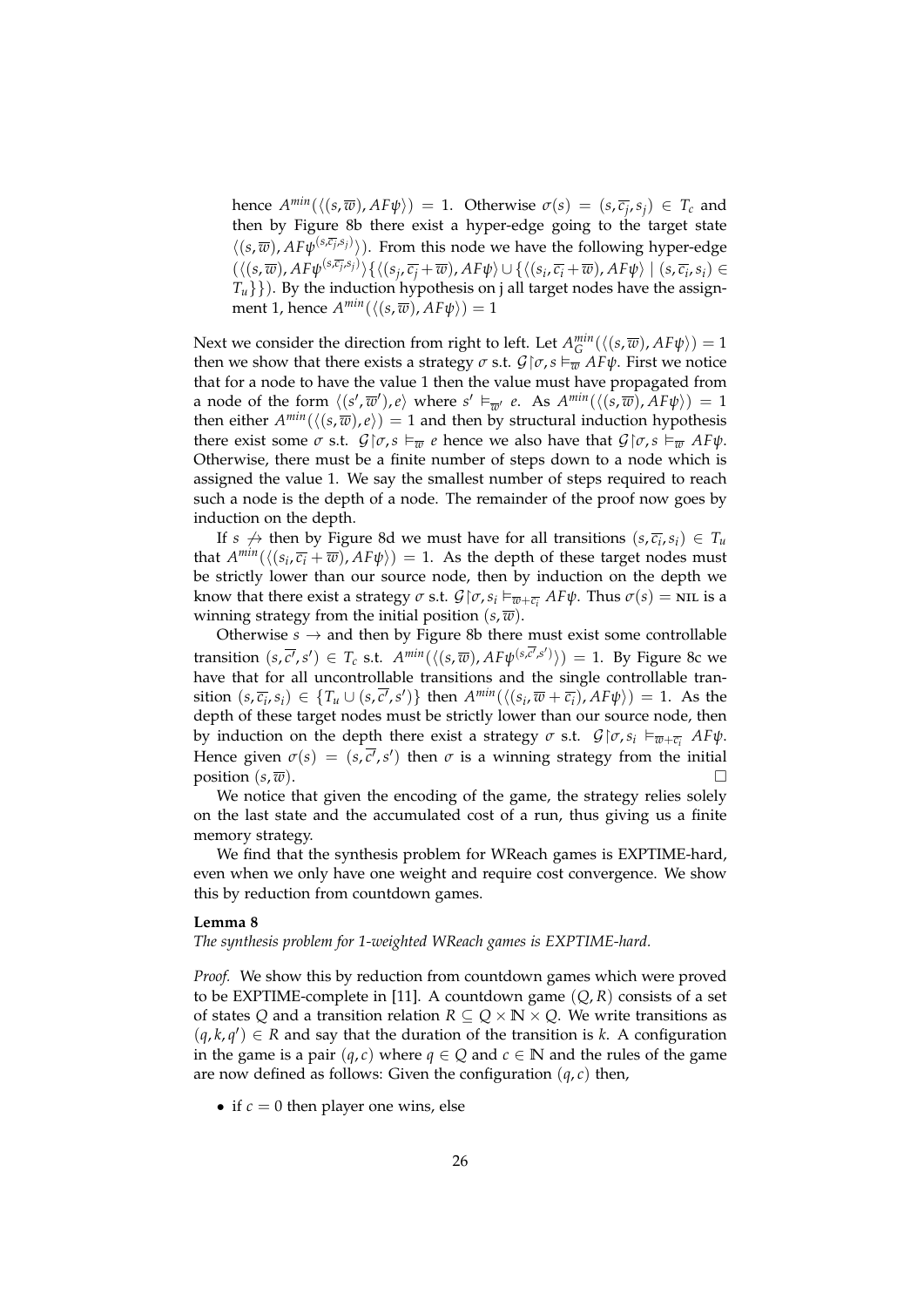- if for all transitions  $(q, k, q') \in R$  then  $k > c$  and  $c > 0$  then player 2 wins,
- otherwise there exist some transition  $(q, k, q') \in R$  s.t.  $k < c$ . Then player one must chose such a durations *k*, and player two will now chose a target state *q*<sup> $\prime$ </sup> s.t.  $(q, k, q') \in R$  and the new configuration is then  $(q', c - k).$

As all edges have non negative durations this game results in a finite number of rounds. Now we simply need to reduce the problem of deciding whether player 1 has a winning strategy for a configuration  $(q, c)$  in the countdown game  $(Q, R)$  to deciding whether there exist a winning strategy in a WReach game.

We create a *n*-WGG  $G = (S, s_0, AP, L, T_c, T_u)$  from the countdown game (*Q*, *R*) as follows: *S* = *Q* ∪ { $s_q^k$  | (*q*, *k*, *q*<sup> $′$ </sup>) ∈ *R*}, *AP* = *Ø*, *s*<sub>0</sub> = *q*<sub>0</sub> is the initial position and  $T_c = \{(q, k, s_q^k) \mid (q, k, q') \in R \text{ and } s_q^k \in S\}$  and  $T_u = \{(s_q^k, 0, q') \mid$ *s*<sup>*k*</sup><sub>*q*</sub> ∈ *S* and (*q*, *k*, *q*<sup>'</sup>) ∈ *R*}. To enforce the rules we simply create the following winning condition  $\varphi = AF(\#1 \leq c \land c \leq \#1)$ . Now it is trivial to see that if there exist a winning strategy  $\sigma$  s.t.  $\mathcal{G}[\sigma, s \vDash_0 \varphi, \sigma]$  then player 1 has a winning strategy in the corresponding countdown game (*Q*, *R*) given the configuration  $(q_0, c)$ .

#### **Theorem 9**

*The synthesis problem for WReach games is EXPTIME-complete.*

*Proof.* Let (G, *AFψ*) be a WReach game. Then by Lemma 8 we have that the synthesis problem is EXPTIME-hard. Next we show that the problem is in EXPTIME.

By Lemma 6 and Theorem 7 we can create a finite dependency graph *G* s.t. there exist a strategy  $\sigma$  where  $\mathcal{G}[\sigma, s \vDash_{\overline{w}} AF\psi \text{ iff } A_G^{min}(\langle (s, \overline{w}), AF\psi \rangle) = 1.$ Additionally by Lemma 6 we have that the number of nodes constructed is exponential in the number of dimensions in the game graph. As the minimum fixed-point algorithm runs in linear time [15], we have that the synthesis problem for WReach games belong in EXPTIME.

# *5.3. Challenges in Extending The Encoding*

We find that a straight forward extension of the method presented in the previous section towards more powerful logics is not possible. In our current method we build the strategy compositionally based on subformula. However, the fact that we have a winning strategy for each subformula  $\varphi_1$ ,  $\varphi_2$  does not mean there is a strategy for  $\varphi_1 \wedge \varphi_2$ . To illustrate this we refer to Example 7.

# **Example 7 (Conjunction of temporal operators)**

*We begin by defining the game* (G, *ϕ*) *where the winning condition is specified in Figure 10a and the game graph* G *is shown in Figure 10b.*

*We find that there exist winning strategies for both subformula. For*  $\varphi_1 = AF(\alpha)$ *a strategy*  $\sigma_1$  *can be defined s.t.*  $\sigma_1(s_0) = s_0 \rightarrow s_1$ *, and for*  $\varphi_2 = AF(\beta)$  *then a strategy*  $\sigma_2$  *can be defined where*  $\sigma_2(s_0) = s_0 \rightarrow s_2$ . Clearly these are winning strategies *for the corresponding subformula. While the existence of winning strategies for both subformula may suggest that there exists a winning strategy for the conjunction, it*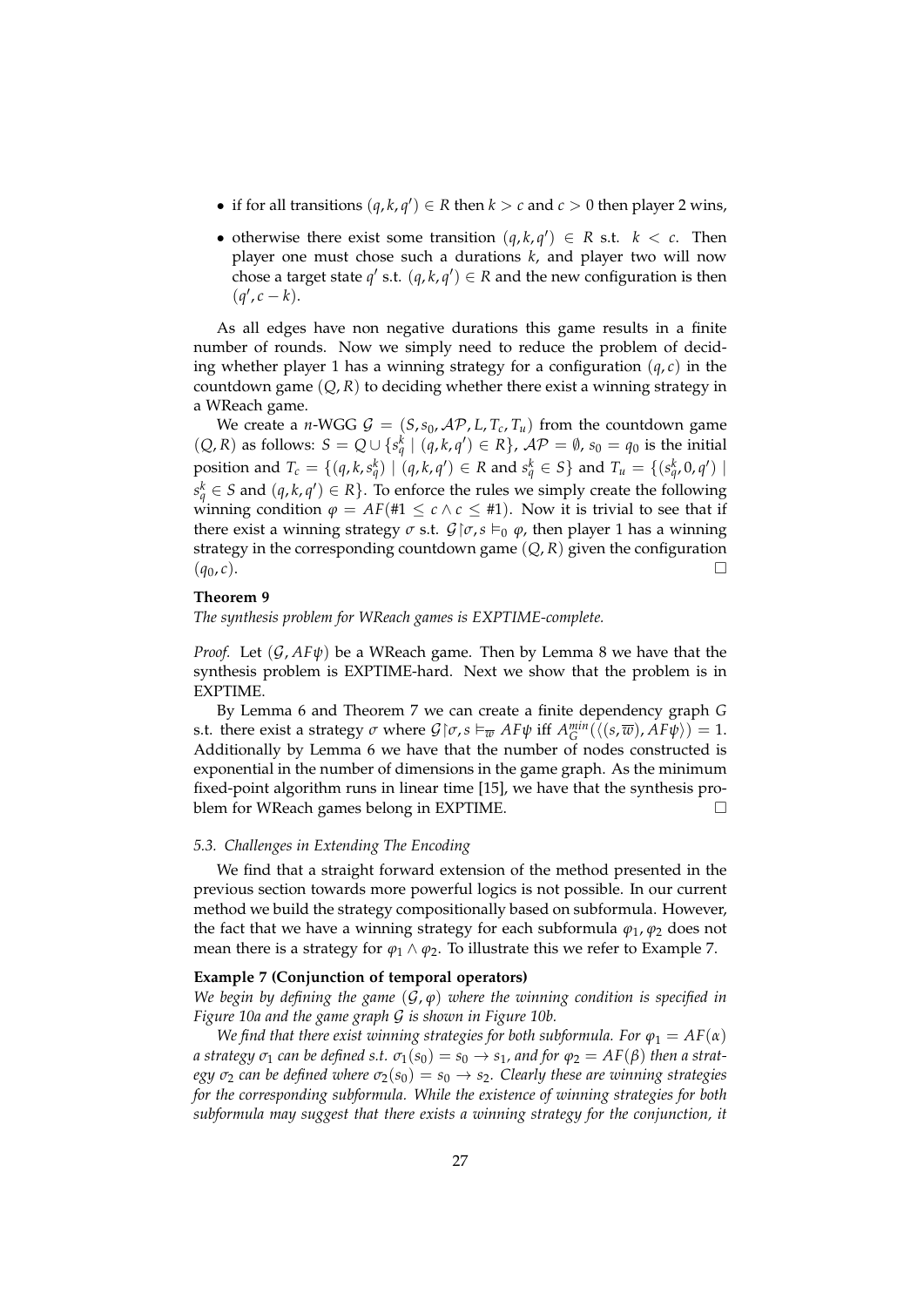

**Figure 10:** *n*-WG ( $\mathcal{G}, \varphi$ ) illustrating a game with separate winning strategies for each subformula

*is obvious that there cannot be such a strategy σ in this example. From the definition of the strategies above we can tell that one of the controllable transitions will not be present in the strategy restricted n-WKS and both are required to satisfy the formula.*

Notice that this is not a problem with disjunction, as a strategy satisfying either side will by the semantics satisfy the disjunction itself. However it is not enough to simply have separate winning strategies for both sides of a conjunction in a branching formula. They also need to be *compatible* meaning that they are consistent in their choice of controllable transitions given the same configuration.

To incorporate this we need to either radically change the method, or find a way to keep the conjuncted formula together trough the unfolding. This is an area of future work we are currently pursuing.

# **6. Conclusion**

We studied the model checking and synthesis problem for a multi-weighted extension of Kripke structures and weighted CTL. In relation to the model checking, we found that the full WCTL model checking problem is undecidable. However, by restricting the logic to only consider constant bounds, the problem becomes decidable and is in fact PSPACE-complete.

In the synthesis setting, we extended the formalism to a game setting with two players: a controller and an environment. We then defined the synthesis problem as the question of whether the controller has a winning strategy such that the unfolded system, according to this strategy, satisfies a given WCTL formula. By imposing upper-bounds on the temporal operators and restricting ourselves to only consider cost-convergent game graphs, we demonstrated that the synthesis problem is decidable. Lastly, we provided an on-the-fly algorithm and a tight complexity bound of EXPTIME for the reachability subset of the logic which allows both lower- and upper-bounds.

In future work we plan to extend this method to include cb-WCTL, thus proving the synthesis problem decidable without any additional restrictions on the model.

*Acknowledgements..* We thank the reviewers for their useful comments and suggestions. The work was funded by the center IDEA4CPS, Innovation Fund Denmark center DiCyPS and ERC Advanced Grant LASSO. The last author is partially affiliated with FI MU, Brno.

[1] Shaull Almagor, Udi Boker, and Orna Kupferman. Formally Reasoning About Quality. *Journal of the ACM*, 63(3):1–56, jun 2016.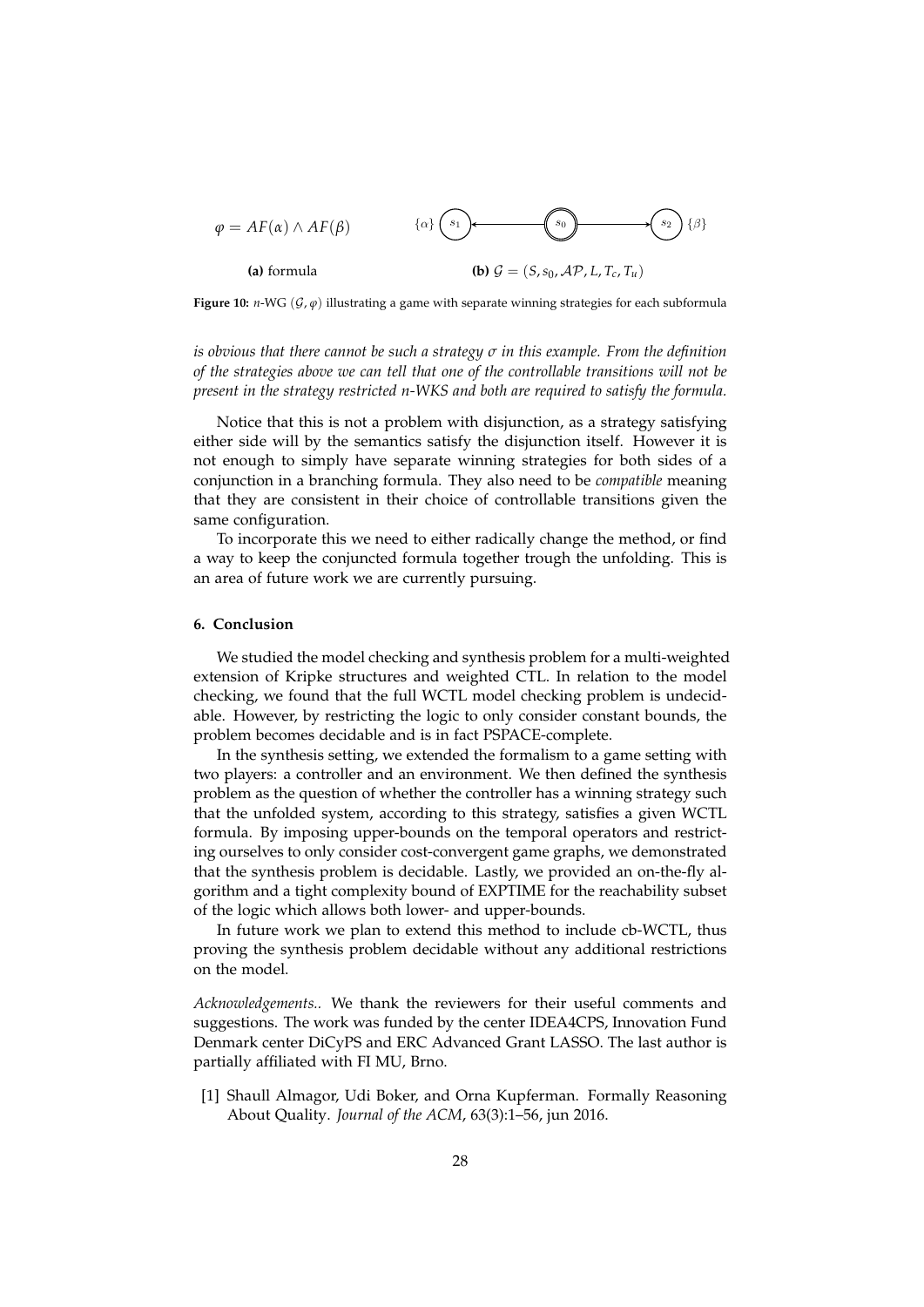- [2] Udi Boker, Krishnendu Chatterjee, Thomas A Henzinger, and Orna Kupferman. Temporal Specifications with Accumulative Values. *TOCL*, 15(4):27:1—-27:25, 2014.
- [3] Patricia Bouyer, Ulrich Fahrenberg, Kim Guldstrand Larsen, Nicolas Markey, and Jirí Srba. Infinite runs in weighted timed automata with energy constraints. In *FORMATS*, pages 33–47, 2008.
- [4] Krishnendu Chatterjee, Mickael Randour, and Jean-François Raskin. Strategy Synthesis for Multi-dimensional Quantitative Objectives. 11407: 1–27, 2012.
- [5] Edmund M. Clarke and E. Allen Emerson. Design and synthesis of synchronization skeletons using branching time temporal logic. In *Logics of Programs*, volume 131 of *LNCS*, pages 52–71. Springer, 1982.
- [6] A.E. Dalsgaard, S. Enevoldsen, P. Fogh, L.S. Jensen, T.S. Jepsen, I. Kaufmann, K.G. Larsen, S.M. Nielsen, M.C. Olesen, S. Pastva, and J. Srba. *Extended dependency graphs and efficient distributed fixed-point computation*, volume 10258 LNCS. 2017.
- [7] Uli Fahrenberg, Line Juhl, Kim G. Larsen, and Jirí Srba. Energy games in multiweighted automata. In *ICTAC*, pages 95–115, 2011.
- [8] D. Harel and A. Pnueli. On the development of reactive systems. In *Logics and Models of Concurrent Systems*, pages 477–498. Springer, 1985.
- [9] J. F. Jensen, K. G. Larsen, J. Srba, and L. K. Oestergaard. Efficient model checking of weighted CTL with upper-bound constraints. *STTT*, 18(4): 409–426, 2016.
- [10] Line Juhl, Kim Guldstrand Larsen, and Jean-François Raskin. Optimal bounds for multiweighted and parametrised energy games. In *Theories of Programming and Formal Methods*, pages 244–255, 2013.
- [11] Marcin Jurdziński, François Laroussinie, and Jeremy Sproston. *Model Checking Probabilistic Timed Automata with One or Two Clocks*, volume 4424 of *LNCS*, pages 170–184. Springer, 2007.
- [12] Marcin Jurdziński, Ranko Lazić, and Sylvain Schmitz. Fixed-dimensional energy games are in pseudo-polynomial time. In *ICALP 2015*, volume 9135 of *LNCS*, pages 260–272. Springer, 2015.
- [13] F Laroussinie, Ph Schnoebelen, and M Turuani. On the expressivity and complexity of quantitative branching-time temporal logics. Technical report, 2003.
- [14] Kim G. Larsen, Radu Mardare, and Bingtian Xue. Alternation-free weighted mu-calculus: Decidability and completeness. *ENTCS*, 319:289 – 313, 2015.